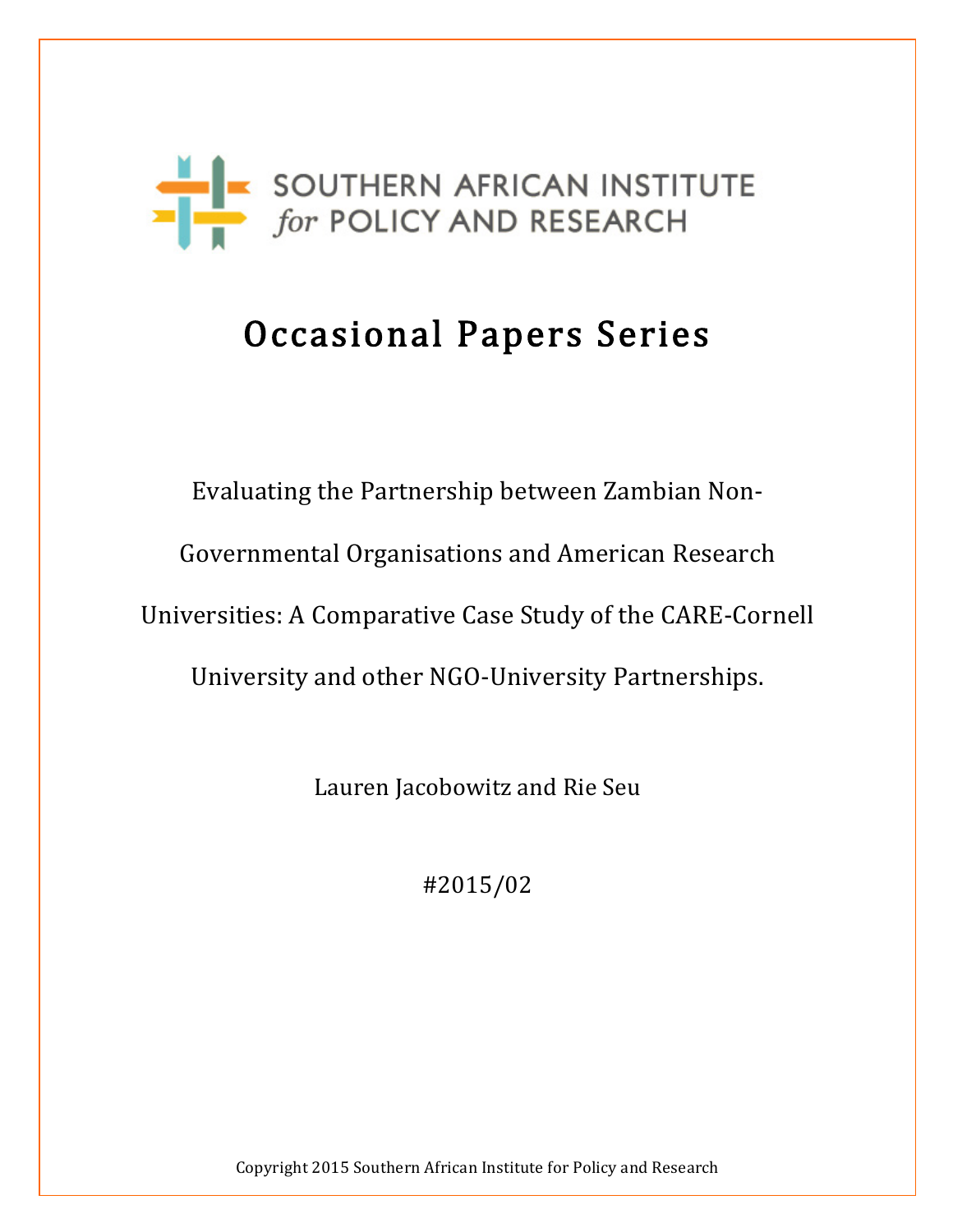### Abstract

Research universities are increasingly forming partnerships with health-related nongovernmental organisations (NGOs) to produce relevant and evidence-based interventions that will tackle various global health issues. In conjunction with common goals, the combination of the research skills of universities with the intervention implementation expertise of NGOs holds the potential to create successful interventions and have a positive influence on policies and communities. However, sustaining the collaboration is not effortless, and there are frequently complications with communication, funding, and expectations. The manner in which the partnership addresses these challenges often determines the success or failure of the partnership.

Many partnerships between research universities and NGOs exist in Zambia. For the purpose of this research, two partnerships were examined, with additional input from stakeholders in other partnerships. The first partnership was between CARE International and Cornell University, the second between Zambia Center for Applied Health Research and Development (ZCAHRD) and Boston University (BU). Research was conducted via review of relevant literature and semi-structured interviews with researchers, administrators and staff of CARE, Cornell, ZCAHRD and BU. Results of the research indicate that major difficulties of NGO-university partnerships include communication, funding and expectations. Partnerships benefit from the capacity building within the NGOs, while allowing universities to engage students and faculty in relevant international research endeavours. ZCAHRD-BU faced fewer challenges than CARE-Cornell, primarily due to the infancy of the latter partnership. Through previous research and interviews, we observe that a successful NGO-university partnerships seeks funding that emphasises collaboration, innovation and research, while maintaining open-lines of communication, and involving committed and flexible employees who focus primarily on the research.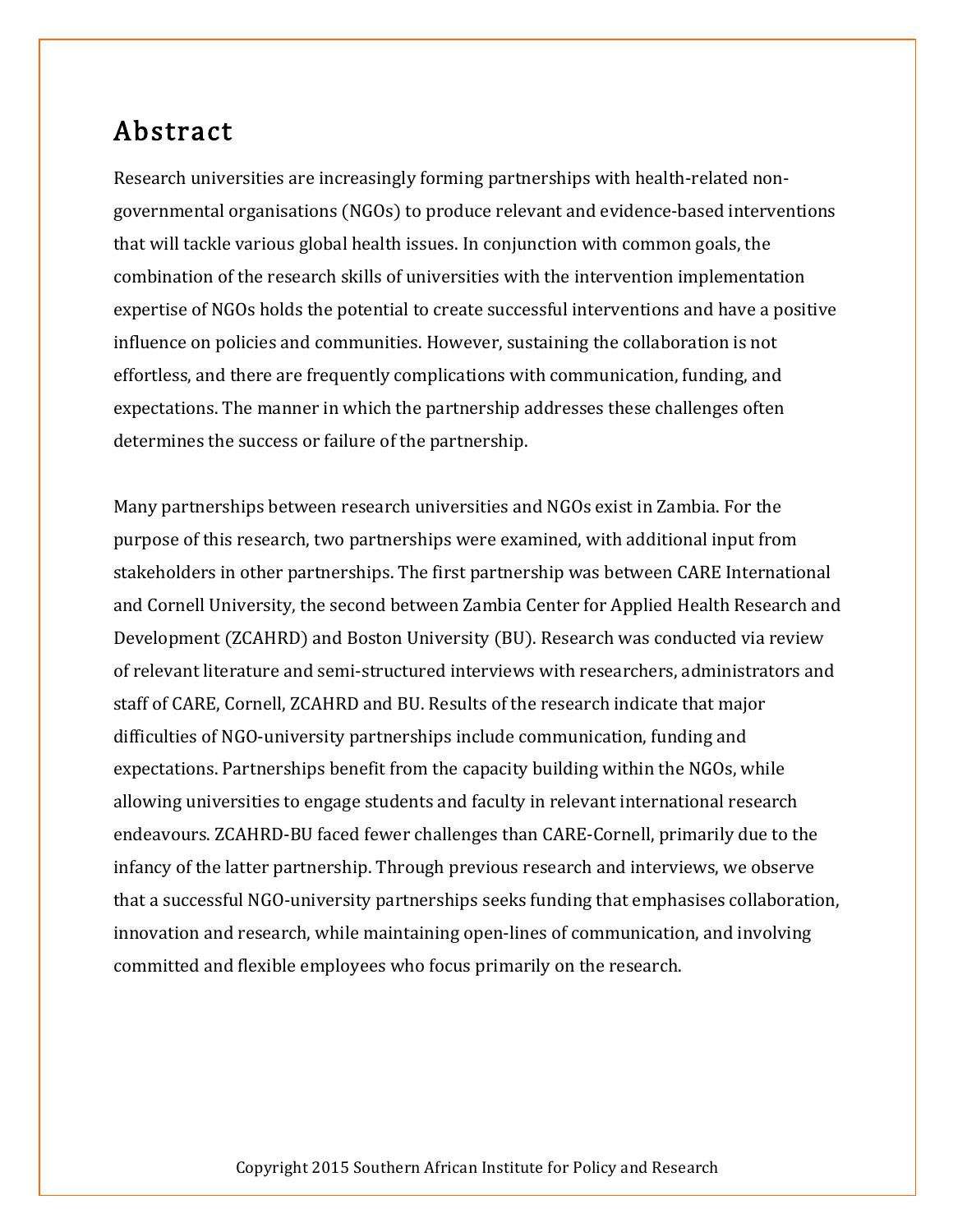# Acronyms

| <b>AIDS</b>                 | Acquired Immune Deficiency Syndrome                          |
|-----------------------------|--------------------------------------------------------------|
| <b>BU</b>                   | <b>Boston University</b>                                     |
| <b>CARE</b>                 | Cooperative for Assistance and Relief Everywhere             |
| <b>CENTIR</b><br>University | Community Engaged Nutrition Intervention Research at Cornell |
| <b>CGHD</b>                 | Boston University's Center for Global Health and Development |
| <b>COHRED</b>               | Council for Health Research in Development                   |
| EE                          | <b>Environmental Enteropathy</b>                             |
| EID                         | <b>Early Infant Diagnosis</b>                                |
| <b>HIV</b>                  | Human Immunodeficiency Virus                                 |
| <b>IFPRI</b>                | <b>International Food Policy Research Institute</b>          |
| <b>IIF</b>                  | <b>Impact through Innovation Fund</b>                        |
| <b>MACEPA</b>               | Malaria Control and Elimination Partnership in Africa        |
| <b>MOH</b>                  | Ministry of Health                                           |
| N@C                         | Nutrition at the Center                                      |
|                             |                                                              |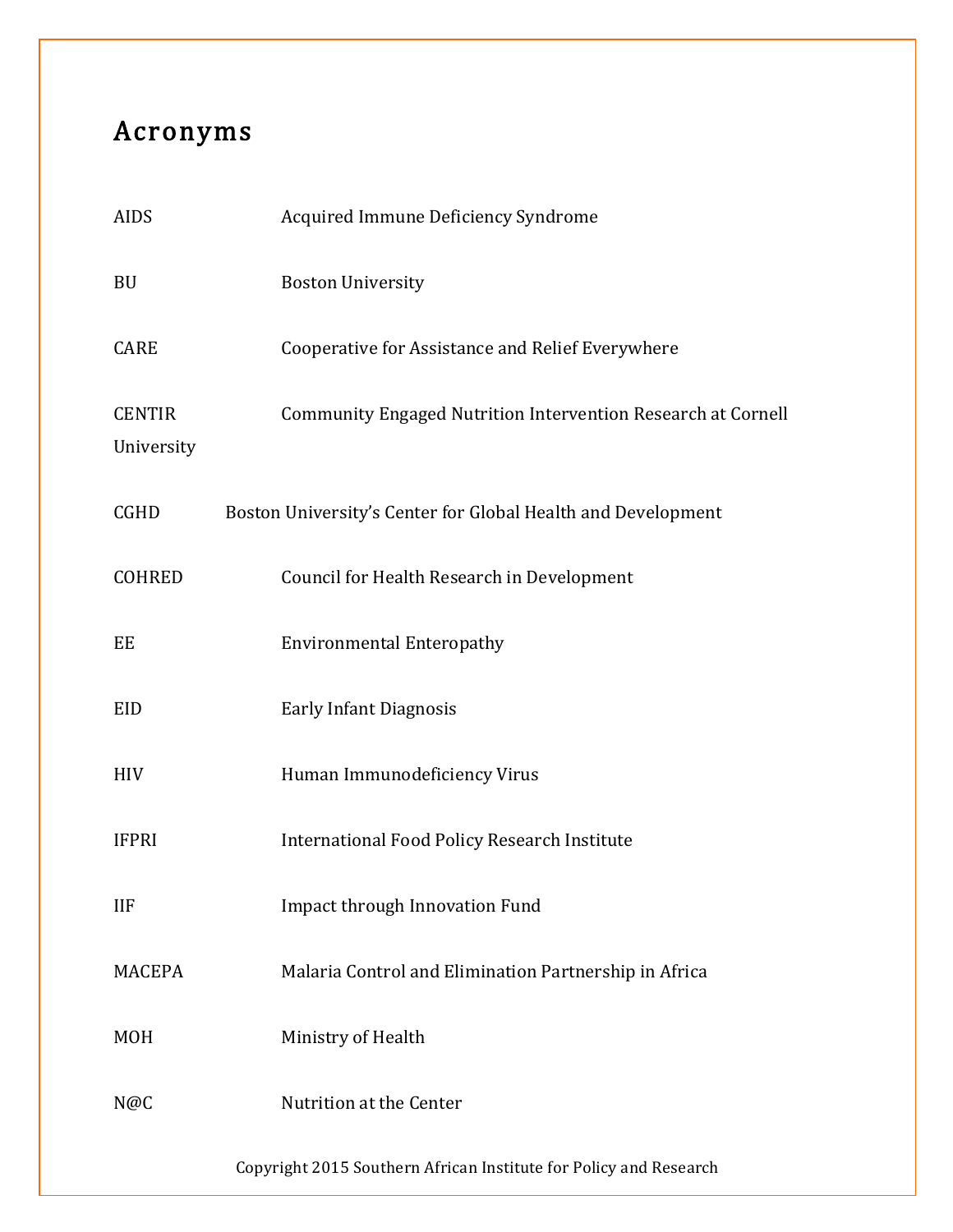| NGO           | Non-governmental Organisation                             |
|---------------|-----------------------------------------------------------|
| <b>PI</b>     | principal investigator                                    |
| <b>PMTCT</b>  | Prevention Mother to Child Transmission                   |
| <b>SAIPAR</b> | Southern African Institute for Policy and Research        |
| WASH          | Water, sanitation and hygiene                             |
| <b>WB</b>     | <b>World Bank</b>                                         |
| <b>WHO</b>    | World Health Organisation                                 |
| <b>ZamCAT</b> | Zambia Chlorhexidine Application Trial                    |
| <b>ZCAHRD</b> | Zambia Center for Applied Health Research and Development |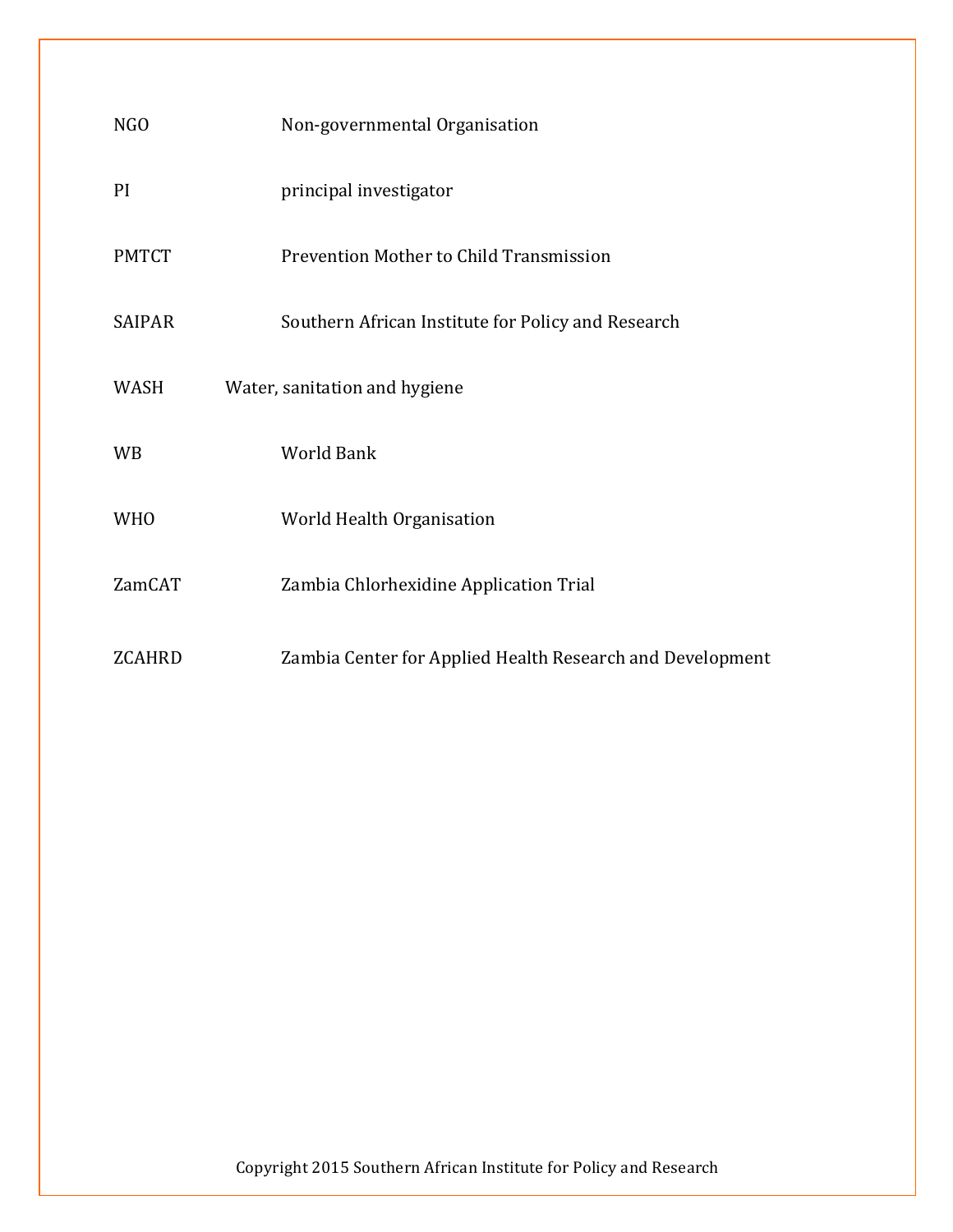## Introduction

Health-related NGOs are often action-oriented and time-constrained, while research universities are knowledge-seeking and work towards disseminating their findings. Through shared goals and long-term relationship, both parties can bring experts together to create relevant and evidence-based interventions that have the potential to affect policies and communities. Therefore, research institutions collaborate with NGOs on research and programme implementation to make changes in health policy. NGO-university partnerships have the potential to bridge the gap between research and implementation, but comes with the challenges of communication, clashing expectations, cultural differences and time commitments, which must be addressed for effective and sustained collaboration.

Two examples of this type of partnership in Zambia are those between Cornell-CARE and ZCAHRD-BU. As ZCAHRD-BU is a more experienced and senior partnership of the two, there are various points that CARE and Cornell can learn from. Furthermore, there are areas in which both partnerships can improve, to better the efficacy and efficiency of the research procedures and implementation. It is important to analyse and evaluate the partnerships through previous research done on this type of partnership as well as opinions of the stakeholders, to provide recommendations on ways to enhance the collaboration.

First, we will cover background information and previous research on NGO-university partnerships and explain the CARE-Cornell and ZCAHRD-BU partnerships. Subsequently, we will provide the method used to analyse and evaluate this type of partnerships and the two case studies. We then follow the opinions of stakeholders, mainly from Cornell University, CARE Zambia, BU, and ZCAHRD, on their NGO-university partnership. The paper concludes with an evaluation of a successful partnership, and how this type of partnership can be improved for not only Cornell-CARE and ZCAHRD-BU, but also other similar collaborations.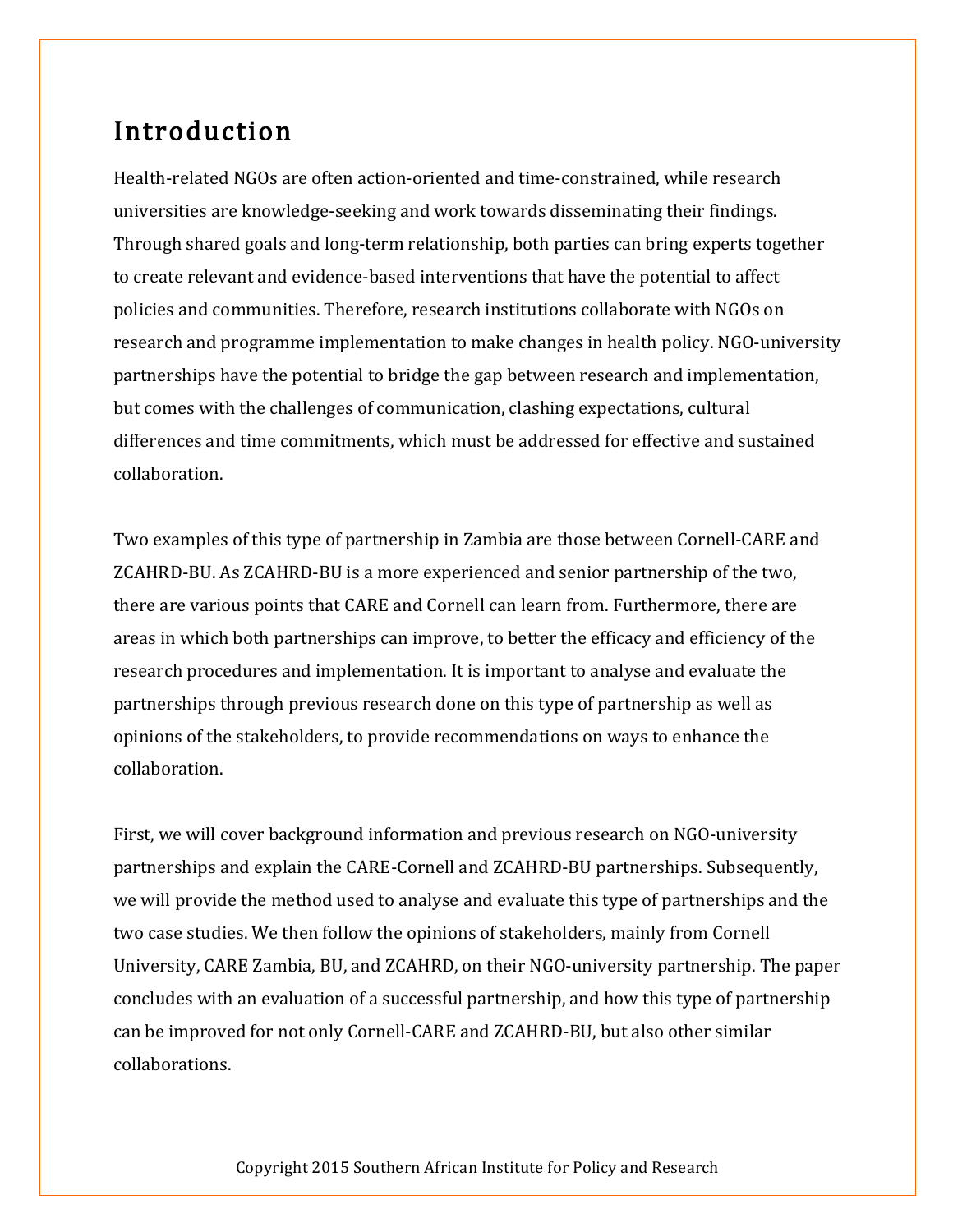### **Background**

### NGO-University Partnerships

Recently, interest in partnerships between non-governmental organisations (NGOs) and research universities has been rekindled, especially in the fields of global health and international development. Global health research investigates health issues that affect the global population. However, this field has experienced inequitable distribution of knowledge, research efforts and funds to the population that suffers the most from health issues (Delisle et al., 2005). Some mention the 10/90 Gap, in which 'less than 10% of global spending health research is devoted to diseases or conditions that account for 90% of the global disease burden' (Global Forum for Health Research, 2000). For example, according to the World Health Organisation (WHO) World Health Report in 2000-2001, there is an imbalance in 'the population served and disease burden addressed' (Delisle et al., 2005). Although diseases such as pneumonia, tuberculosis, malaria and diarrheal disease account to more than 20% of the disease burden globally, less than 1% of the total public and private funds are allocated to research in these fields (Global Forum for Health Research, 2000).

According to the Commission on Health Research for Development in 1990, there are several obstacles for research in making a change for the most vulnerable people: (1) lack of funding for health research for those in developing countries; (2) inefficient way of applying the resources; (3) dearth of attention paid to major health problems; (4) lack of capacity building in individual and institutional health; (5) inefficiency in technology transfer; and (6) competition among research initiatives (Commission on Health Research and Development, 1990). Therefore, it is important to strengthen health research by resolving these issues. The first step to a potential solution was the establishment of the Council for Health Research in Development (COHRED) in 1993, who partnered with the WHO, World Bank (WB) and other organisations who worked on health-related issues at the local level. The Global Forum for Health Research was formed in 1998 to help resolve the 10/90 Gap through a collaboration among multilateral agencies, NGOs, women's associations, research institutions, government policymakers and the private sector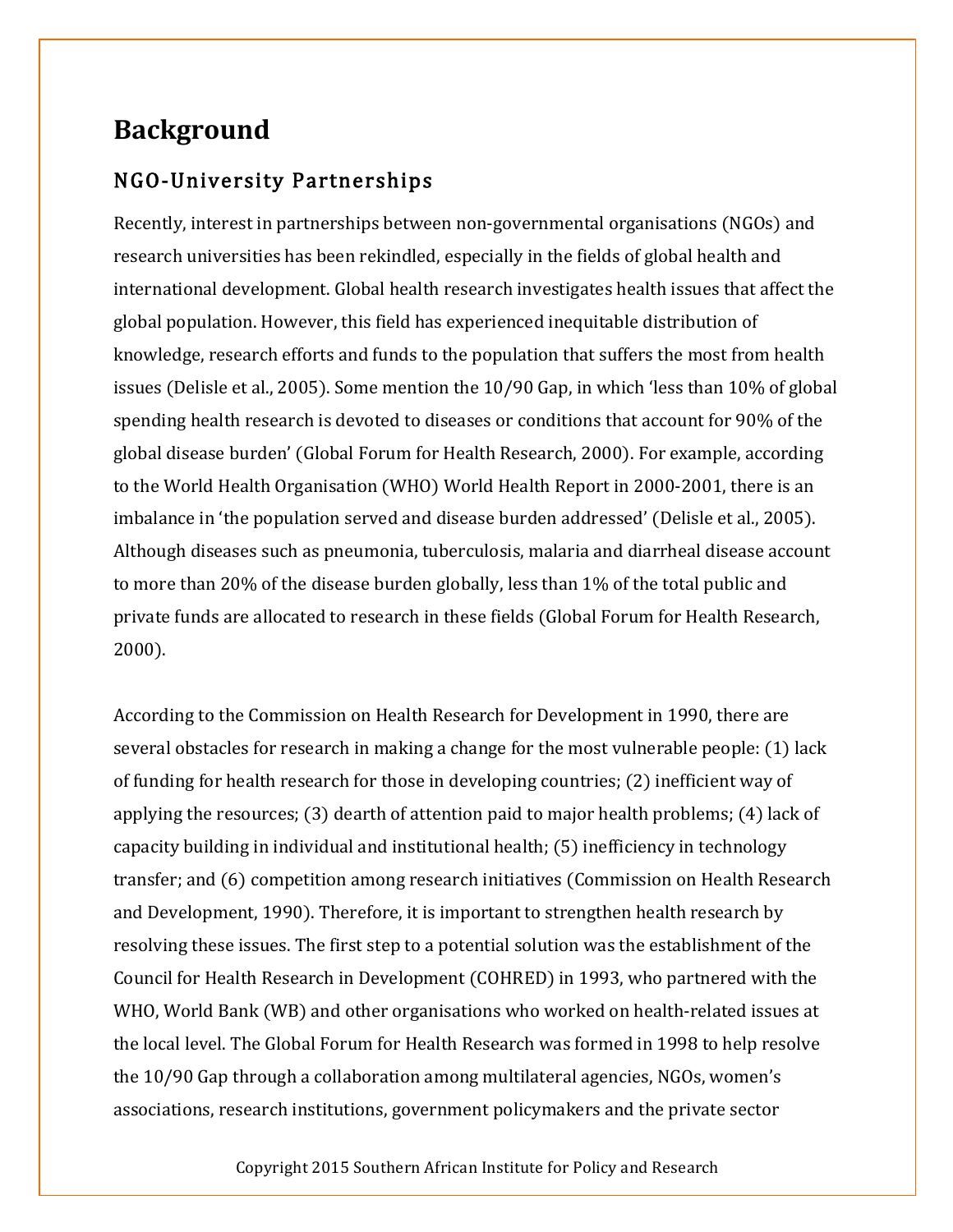(Delisle et al., 2005). Due to the intricate and complex inequalities experienced in health systems, it is important to have an 'intersectoral approach' (Delisle et al., 2005), in which experts from various fields come together to solve issues; this includes funding agencies, local communities, leaders of public health outside of the government and so on.

One of the methods to bridge the gap between research and implementation is the creation of partnerships between NGOs and research universities/institutions (Aniekwe et al., 2012). Both parties provide their unique skills and strengths to a collaboration that stems from a 'shared interest, motivation and common goals' (Aniekwe et al., 2012). A research institution brings their strengths in research methods, publishing and theory-building. On the other hand, an NGO has an advantage in terms of in-country connections, presence in the field and implementation of interventions and projects. In most situations when NGOs are involved in global health research, the knowledge production stems from a research partner, which is often a university (Delisle et al., 2005).

A difficulty that this type of partnership has experienced is the conflict in methods to achieve a common goal. For research universities, the predictions, methodologies and findings are crucial, even if this requires the research to be extended. However, research and projects led by NGOs are limited by time and it is of utmost importance for the findings to be acted upon through implementation and presentation to donors. (Roper, 2002).

According to Sullivan and Skelcher (2002), there are three perspectives on collaboration: optimist, pessimist and realist. In the optimist perspective, stakeholders see one another as 'altruistic people' who are more concerned with the long-term rather than the short-term. They attempt to solve common problems through sustainable collaboration and goals. Therefore, both organisations would take part in the design to the outcome of the research. From the pessimist perspective, collaboration occurs in order to enhance the stakeholder themselves' power, resources and credibility. The realist perspective is the grey area in between the two other perspectives, in which collaboration is influenced by altruistic motivations as well as resource and power demands. The partnership will mould through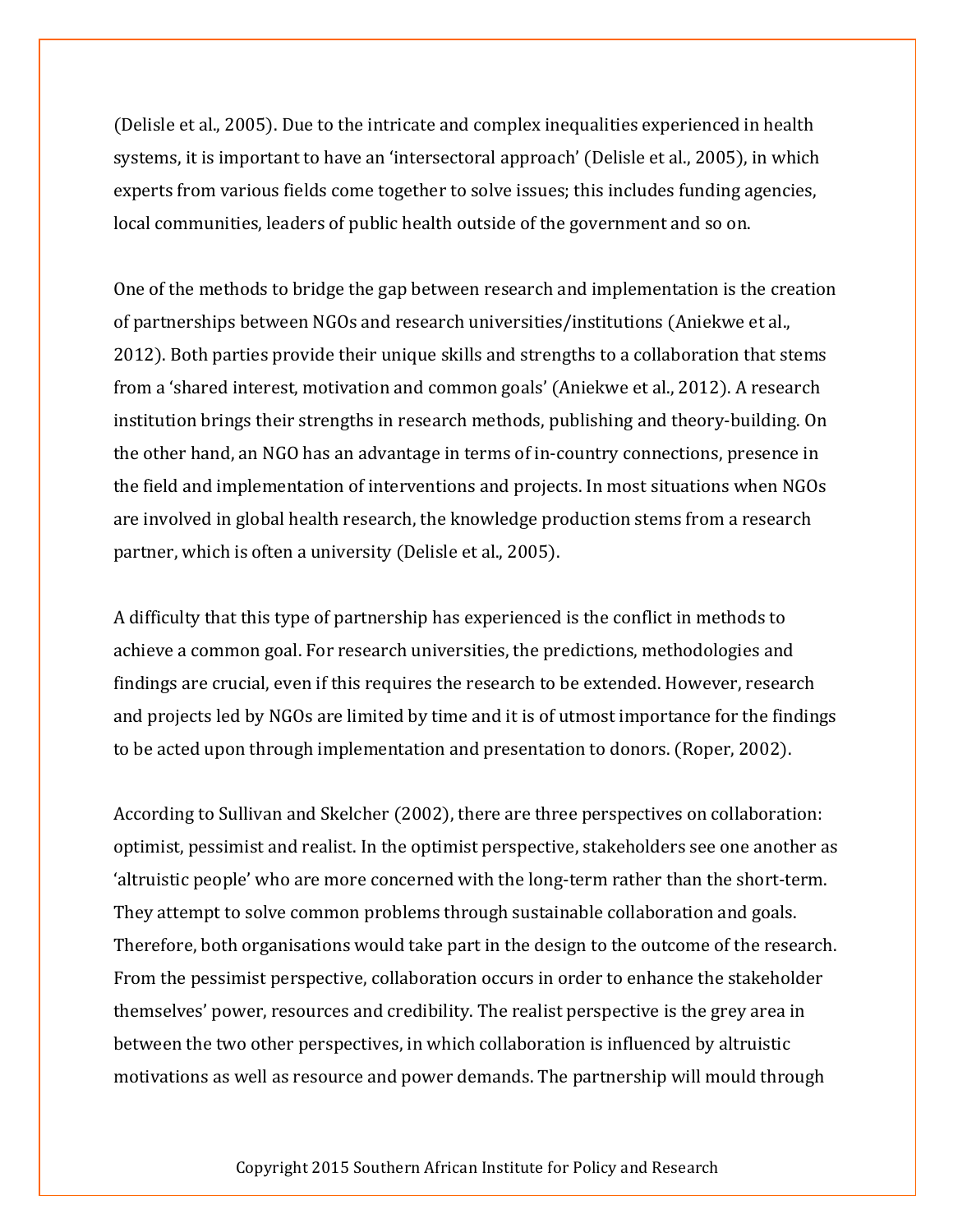experience and adaptation, as the collaboration changes depending on each organisation's donors, government, stakeholders and so on.

Furthermore, according to Roper (2002), there are different models of and approaches to collaboration. The expert-consultant model is a unidirectional relationship, in which an academic expert analyses an issue to provide recommendations to the organisation. In the expert-trainer model, the academic expert teaches the organisation skills when dealing with problems. There is the joint-learning model, in which research is done to develop skills through critical thinking. This type of partnership often starts with a common goal or problem. However, it expands to a long-term relationship for capacity building and further research. In the 'best practice' model, the researcher records and shares the organisation's experience and practises to improve the field of international development. Lastly, there is the theory-development model, in which research is conducted to develop the theories and make advancements in the academic field.

### CARE-Cornell Partnership (2014-present)

Cooperative for Assistance and Relief Everywhere (CARE) is a global humanitarian organisation with offices in over 84 countries that strives to solve global issues of poverty, including water, sanitation and hygiene (WASH), HIV/AIDS, education and maternal health. Cornell University is a renowned research institution in Ithaca, New York, with some of their strengths including international nutrition and global health. Together, they have decided to collaborate on research in the field and its implementation, to improve the state of poverty and solve global issues to do with environmental sustainability, food and nutrition security and health. Projects within the collaboration include biofertilizers in Ethiopia, an analysis of incentives provided to healthcare workers who work to prevent mother to child transmission of HIV in Mozambique, the use of pyrolytic cook stoves in Vietnam, the balance of both economic and environmental sustainability in Sierra Leone, egg-layer facilities to protect poultry production in Zambia and a study on the how to protect young children from human and animal faeces to prevent environmental enteropathy and stunting in rural Zambia (Lang, 2012).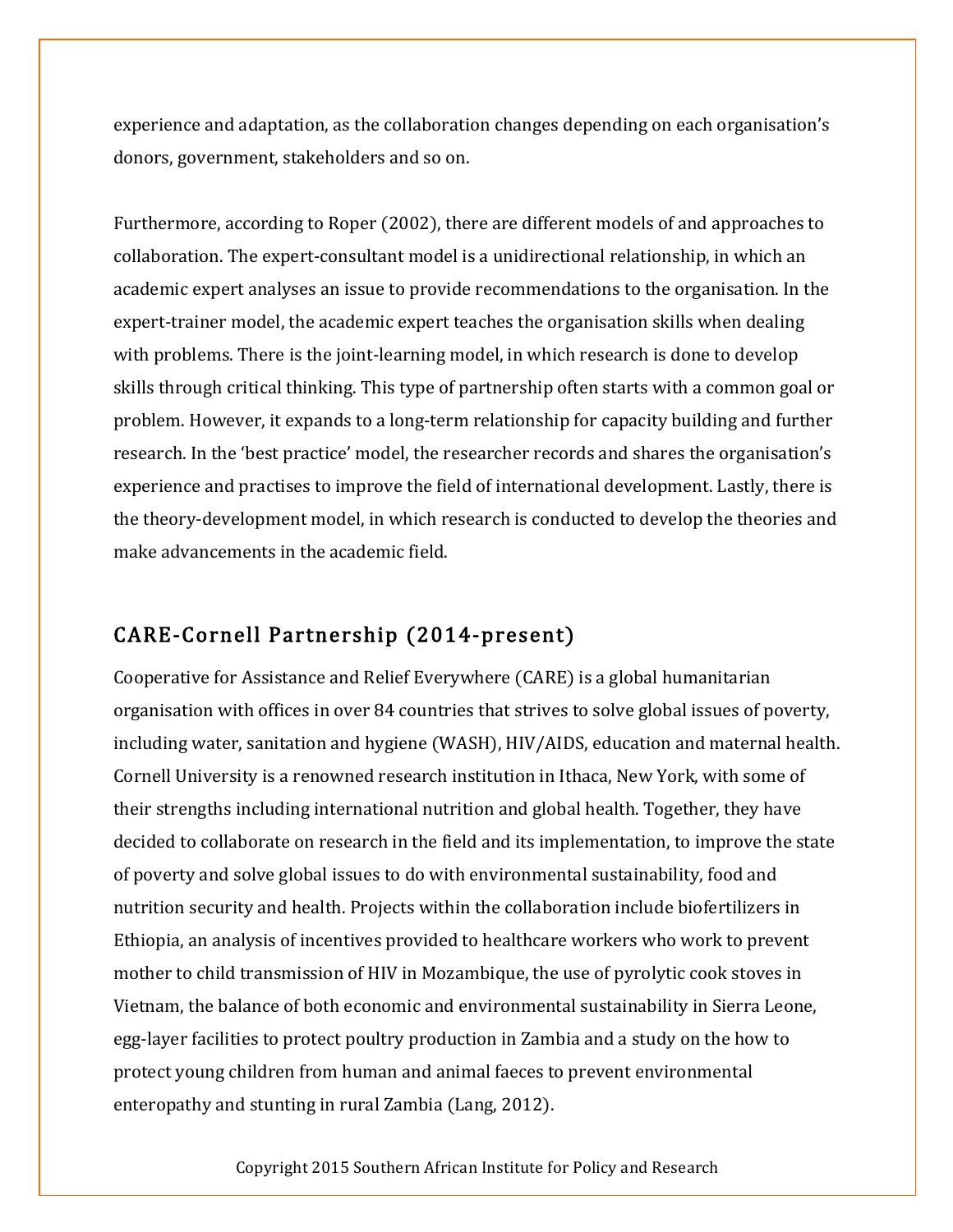CARE Zambia now focuses on projects regarding gender equality, HIV/AIDS and malnutrition. There is a new CARE programme called Nutrition at the Center ( $N@C$ ) that generates and implements approaches to improve the nutrition of women and children in resource-deficient areas. This programme works with CARE country offices in Bangladesh, Benin, Ethiopia and Zambia (CARE-Nutrition at the Center).

In Zambia, the most recent research conducted takes place in the N@C office in Chipata, Eastern Province and is titled – "One Health for Babies & Livestock: Piloting baby WASH interventions to reduce infant faecal exposure in rural Zambia." The goal of the research is to identify strategies to reduce exposure of infants and young children to faeces. The consumption of soil and faeces is associated with EE, and chronic intestinal damage that may contribute to stunting. In the two field sites of Chadiza and Lundazi, Cornell and CARE have carried out baseline research on families' WASH practices through questionnaires and observations by CARE staff. Cornell has been primarily responsible for research design, data entry, and analysis. As a result of the knowledge gained through the baseline, the interventions to reducing EE under investigation are the implementation of plastic and community-built playpens to prevent infants from ingesting faecal matter and an education model for the mothers. A similar division of labour has been used for the data on the result of the intervention (CARE and Cornell University, 2015).

A feature of this partnership is the central funding provided by the Atkinson Center - Impact through Innovation Fund (IIF). Through this fund, Cornell researchers work collaboratively with CARE personnel towards the development of cutting-edge research and the implementation of this research in the communities of vulnerable populations around the world (Atkinson Center for a Sustainable Future).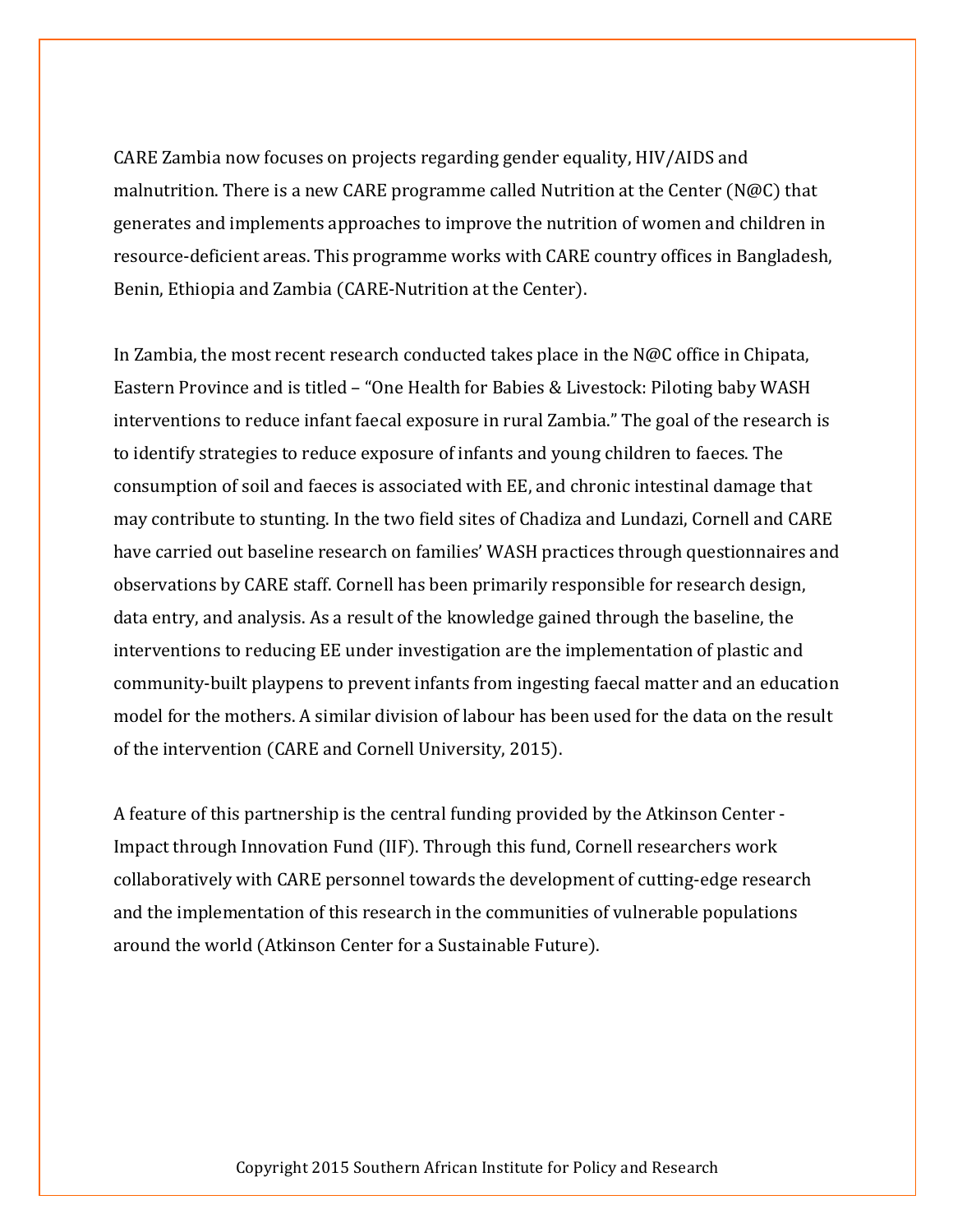### ZCAHRD-BU Partnership

Another example of the NGO-university partnership is that between Boston University's Center for Global Health and Development (CGHD) and Zambia Center for Applied Health Research and Development (ZCAHRD). The global health department focuses on 'highquality applied research [and] advocate[s] the use of this research to improve the health of underserved populations around the world'1. ZCAHRD is a locally-registered, Zambian NGO that was started by and has strong affiliations with BU to conduct health-related research to impact public-health policies and programmes in Zambia. BU has been conducting research in Zambia since 1998, but it wasn't until 2006 that they condensed their research efforts into an NGO, later called ZCAHRD2.This organisation works closely with the Government of Zambia, especially on the prevention of mother to child transmission (PMTCT) of HIV/AIDS and early infant diagnosis (EID) of HIV3.

One of the most recent studies done in Zambia through this partnership was the Zambia Chlorhexidine Application Trial (ZamCAT). Researchers investigated effective and culturally-acceptable interventions to decrease neonatal infections and mortality from a contamination of the umbilical stump. Nearly 40,000 pregnant Zambian women took part in this cluster-randomised, controlled trial, in which half of the newborns received an antiseptic and the other half went through dry cord care (the standard) (Hamer et al., 2015).

<sup>&</sup>lt;u> Andreas Andreas Andreas Andreas Andreas Andreas Andreas Andreas Andreas Andreas Andreas Andreas Andreas Andreas</u>

 $\frac{1}{2} \frac{\text{http://www.BU.edu/cghd/about-us/}}{\text{Interview with Dr. Donald Thea from Boston University, 17 July 2015}}$ 

<sup>3</sup> http://www.BU.edu/cghd/about-us/country-programs/zambia-country-program/).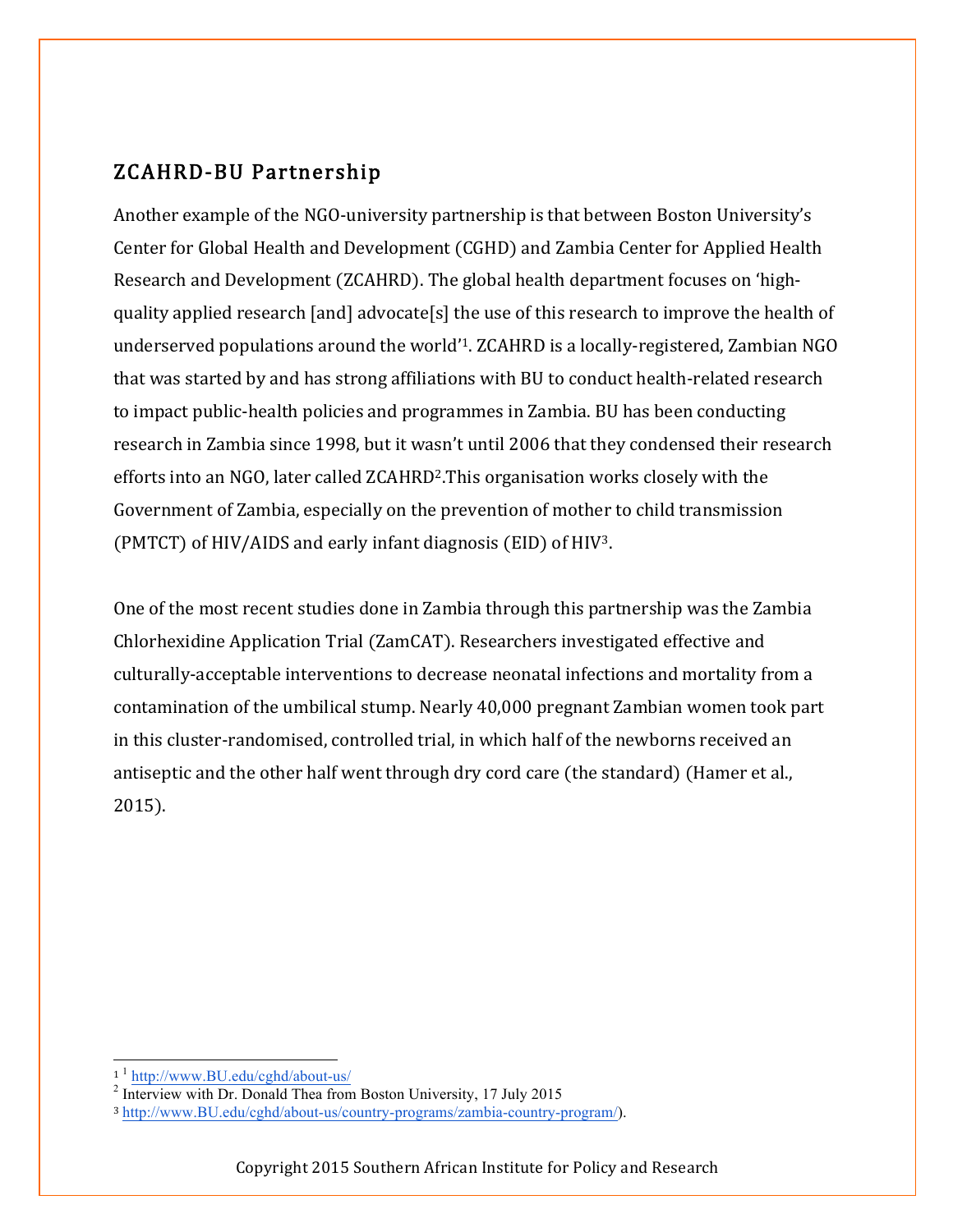# Methodology

Our initial involvement in the CARE-Cornell partnership began in February 2015 as undergraduate research assistants for the EE pilot study. This work included data entry and analysis of information sent from CARE's Nutrition at the Center (N@C) office in Chipata, Zambia to Cornell University in Ithaca, New York. A review of literature on EE was done at that time to supplement the quantitative research. In March 2015, we conducted a further a review of similar research on stunting and EE as well as the roles of CARE International and N@C. We also furthered our understanding of the partnership when Modesta Chileshe (Principle Investigator in Zambia) and Catherine Pongolani (from CARE International in Zambia) visited Cornell University for a face-to-face meeting with the One Health research group, the Atkinson Center and CARE USA.

Upon arrival to Lusaka in May 2015, Professor Stoltzfus, the principal investigator of the EE pilot study at Cornell University, suggested that our unique position working first hand with CARE Zambia and Cornell University would allow us to investigate the intricacies of the partnership. The Southern African Institute of Policy Analysis and Research (SAIPAR) has also indicated their concern and interest in the translation of research into action.

The primary research method was performed as a case study of the CARE-Cornell partnership relating to the EE pilot study. First, a review of relevant literature regarding NGO-University partnerships was conducted. This literature also included internal analysis of the CARE-Cornell partnership provided to us by researchers at Cornell University. Next, we found partnerships with similar structures between NGOs based in Lusaka and research universities in the United States. Collaboration with SAIPAR and CARE International enabled us to connect with relevant stakeholders in these partnerships. Twelve semistructured interviews were conducted. Interviewees involved with the CARE-Cornell partnership included researchers and administrators from Cornell University, the Atkinson Center, CARE USA, and CARE Zambia. Interviews were also conducted with researchers from BU regarding their partnership with ZCAHRD. Additional interviewed stakeholders include researchers from Concern-International Food Policy Research Institute (IFPRI)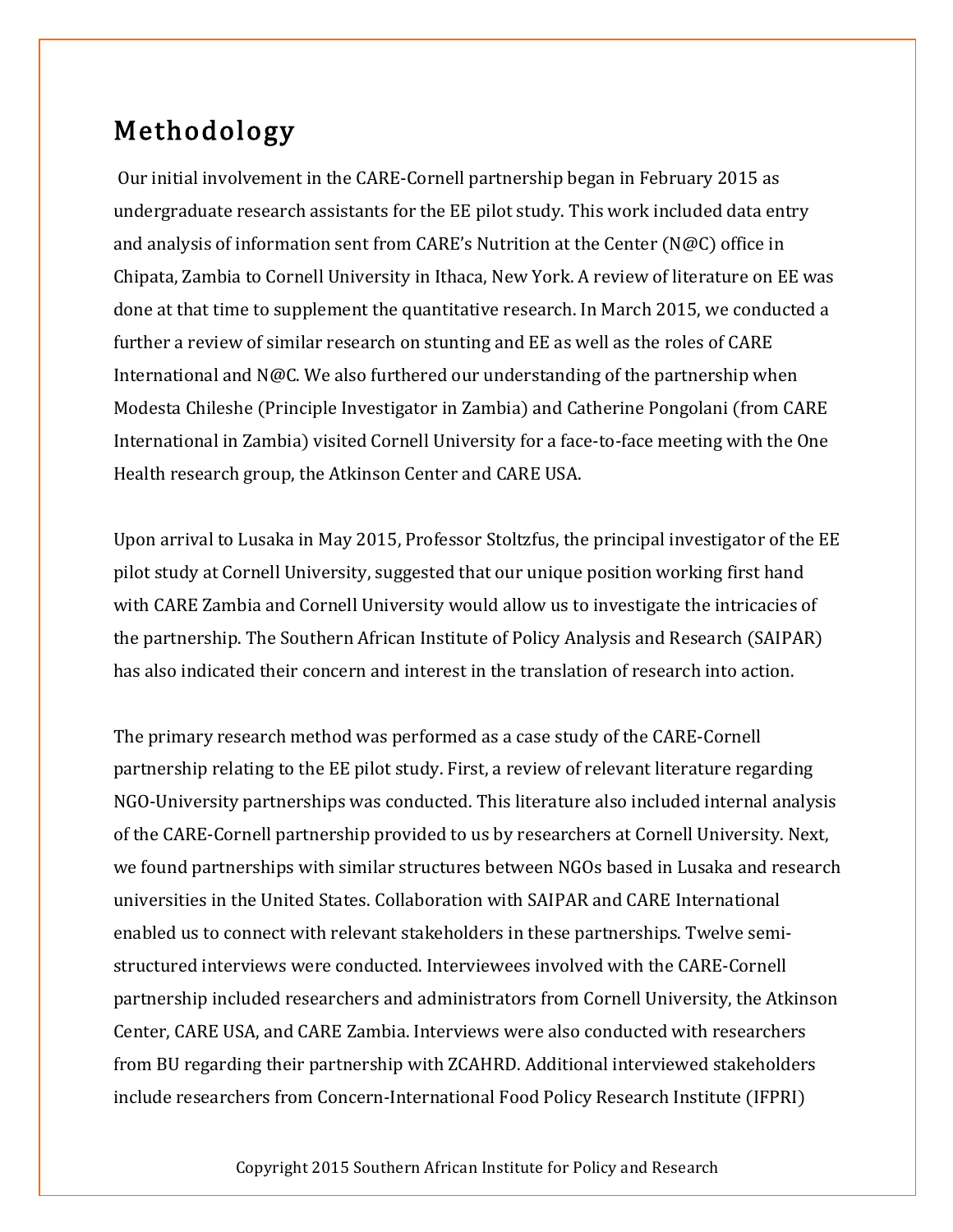partnership and Malaria Control and Elimination Partnership in Africa (MACEPA)-Tulane University partnership. The interviews inquired about the successes and challenges within the partnership, improvements that could be implemented, and difficulties with communication and funding. The interviews were conducted in person, via Skype, and via email in June and July 2015 in Lusaka, Zambia.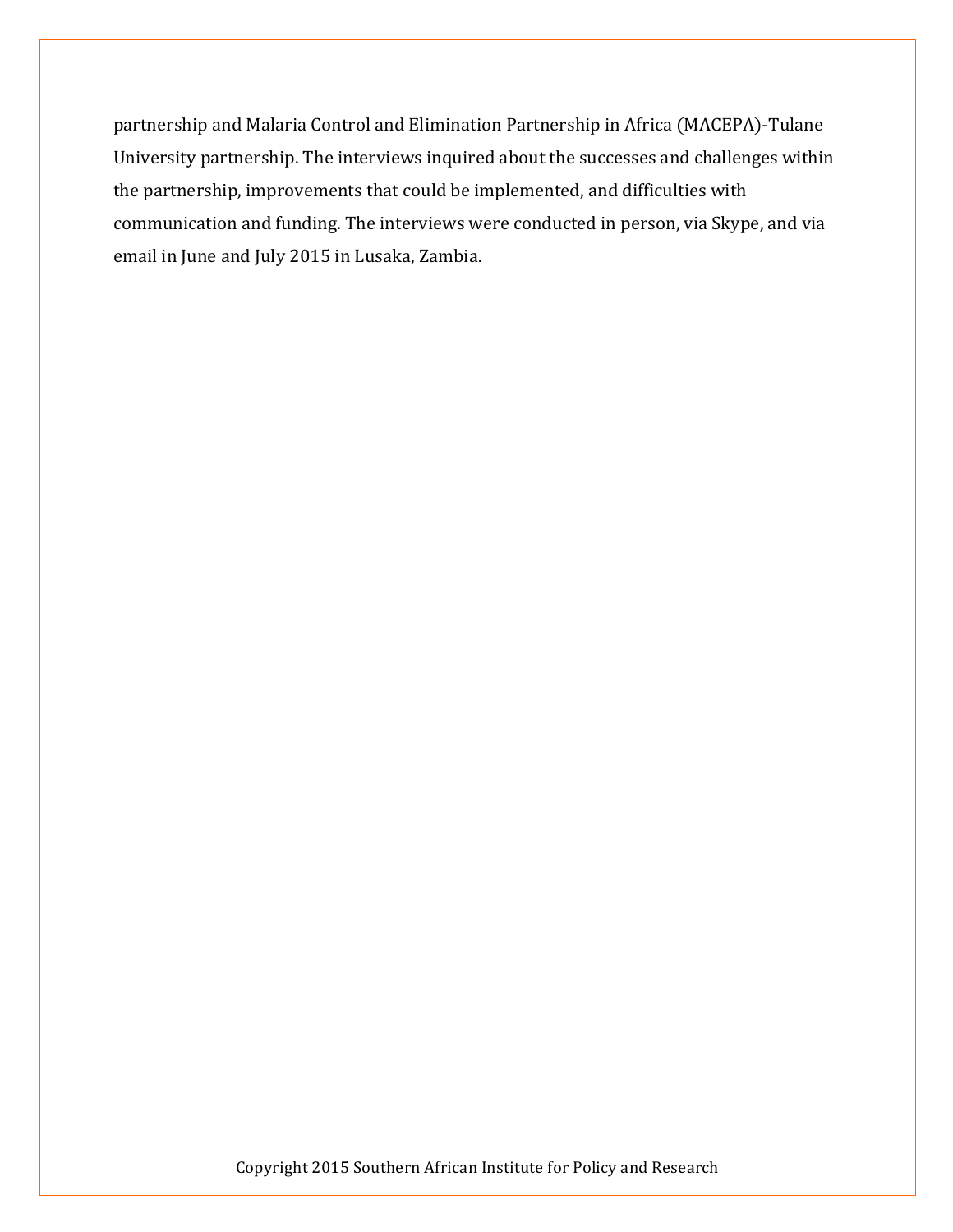# Results

Throughout our interview process, six themes arose as major contributing factors to a successful NGO-research university partnership. The themes were structure, communication, funding, expectations, time commitment/timelines, capacity building, and improving access. The opinions of various stakeholders in these partnership on the six major themes are discussed in the following sections. Also outlined are the perceived benefits of the partnership for the parties involved, according to the parties themselves.

### Structure

Most aspects of the partnership, including communication, responsibilities and time commitment, depend on the structure of the relationship. The study on EE in the Eastern Province is under N@C, a programme is led by CARE USA in Atlanta. According to Professor Stoltzfus, PI of the EE pilot study, this relationship was 'a complexity that we at Cornell did not fully anticipate', as the relationship became a three-way partnership between Cornell University, CARE Zambia and CARE USA, instead of simply between Cornell and CARE Zambia or CARE USA. Therefore, conversations of funding and reports and updates on the research had to involve CARE USA and CARE Zambia, rather than a simpler two-way partnership.

In regards to the structure of the study itself, there were two PIs, one based in Zambia and the other based at Cornell. Data collection was completed in Zambia with locally hired staff and managed by the Zambia-based PI. The data entry and analysis was done by Cornell University. Additionally, the paper writing and publication were done at Cornell University by university staff.

In contrast, ZCAHRD was established by CGHD in 2006. Due to this strong affiliation and partnership, both BU faculty and ZCAHRD staff are involved in the process of generating ideas and writing grants. Currently, ZCAHRD is in the midst of transforming their legal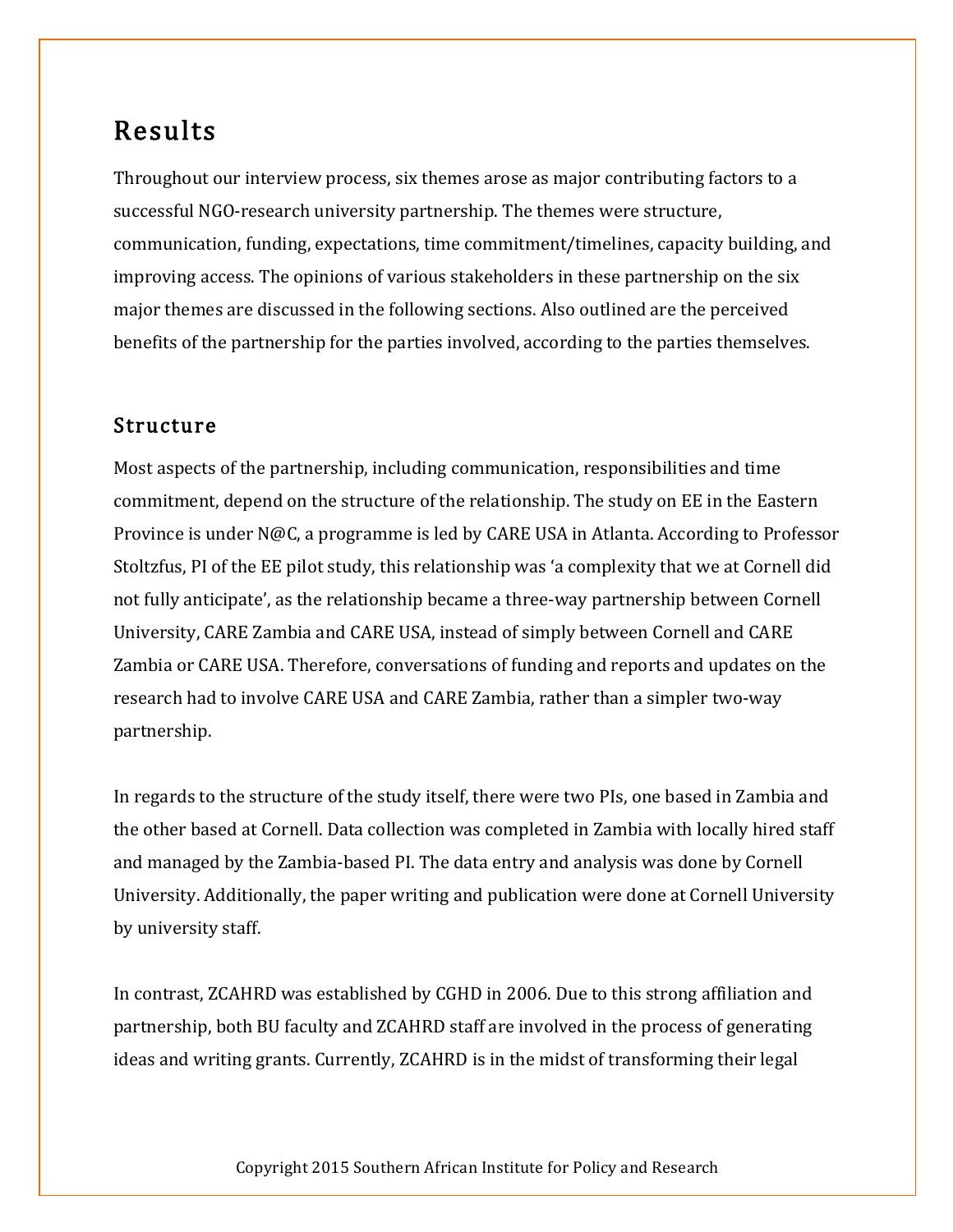status from a non-profit organisation to a 'company limited by guarantee'4. This process involves transitioning to a largely Zambian staff, to emphasise the fact that ZCAHRD is a local NGO. Currently the majority of the staff is Zambian, meaning that the transition will call for little change in staff5. This will allow for more grant opportunities from a variety of organisations, such as UNICEF, the Gates Foundation, USAID and the EU, a current struggle that ZCAHRD experiences because of close ties with BU.

The PI for all ZCAHRD research projects is a Boston University faculty member, though he or she may be based in either Boston or Zambia. Both parties are involved in each step of the research process, from design to publication, with the exception of data analysis, which is done exclusively by statisticians based in Boston<sup>6</sup>.

#### **Communication**

When conducting international research between countries, maintaining consistent communication is a challenge that must be dealt with tactfully and efficiently. Technological innovations help to bridge this gap, though inconsistent access in rural areas is often a complicating factor. Due to the complexity of the CARE-Cornell partnership, there were four major pairs for which communication was necessary. These include, communication within CARE Zambia, between CARE Zambia and Cornell, between Cornell and CARE USA, and between CARE Zambia and CARE USA. Within CARE Zambia, research was conducted in Lusaka as well as Chipata, the provincial capital of the Eastern Province. The two cities are nearly 600 kilometres apart, meaning that face-to-face communication is limited. The majority of the communication within Zambia was conducted via phone calls and emails, with some visits between Lusaka and Chipata.

Similarly, communication between Zambia and the US was achieved through phone calls and emails. Cornell researchers visited the project sites in the Eastern Province at the start

 <sup>4</sup> Interview with Dr. Donald Thea, 17 July 2015

<sup>&</sup>lt;sup>5</sup> Interview with Dr. Godfrey Biemba of ZCAHRD, July 21<sup>st</sup> 2015<br><sup>6</sup> Interview with Dr. Godfrey Biemba, July 21<sup>st</sup> 2015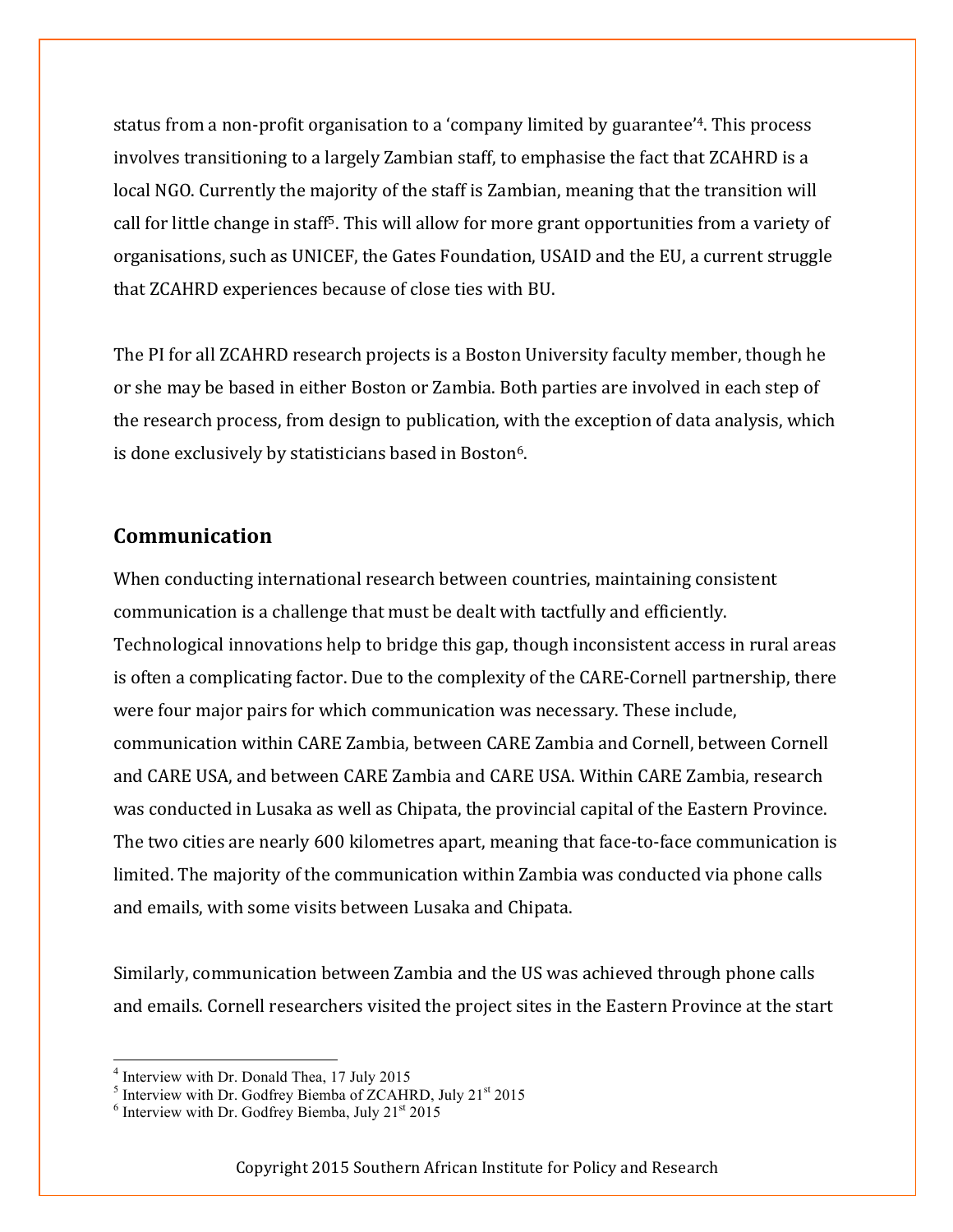of the project in October 2014 and later we were sent to Lusaka to continue working on the research in June and July 2015. Two researchers from the CARE Zambia office travelled to Cornell University in Ithaca, New York in March 2015. Both CARE and Cornell researchers voiced that the face to face meetings for beneficial for keeping tensions low and enhancing communication. The meetings helped foster the relationship by increasing familiarity and allowing for open communication without technological barriers.

Communication between CARE USA and Cornell was fairly consistent with weekly phone calls and frequent emails. Representatives from the two parties met in DC for a conference.

Communication between CARE Zambia and CARE USA was lacking in some areas. Brie Reid, Research Project Manager in the Community Engaged Nutrition Intervention Research (CENTIR) Group, voiced that she facilitated much of the communication between the two parties. Reid expressed that her role as the middleman between the two organisations was unexpected, as she anticipated that the organisations would have a strong relationship. Modesta Chileshe, PI in Zambia, travelled to Atlanta, Georgia to attend the CARE USA planning meeting. According to Chileshe, the experience contributed to the capacity building gained throughout the research process<sup>7</sup>.

On the other hand, ZCAHRD's research projects are larger scale than CARE's EE study, and thus they have more staff located at the project sites. This allows for simpler communication within Zambia. ZCAHRD establishes an office near the project site where most of the data collectors and researchers are based. Project directors are usually located both in Lusaka and at the project site<sup>8</sup>.

Between ZCAHRD and BU, each research project has a specific weekly appointment for Skype calls. The skype calls include relevant members of the research team based in the US, Lusaka and the project site. Telephone calls were also frequent, though not as scheduled as the Skype calls. Site visits by BU researchers seemed to be more frequent than those on

 $<sup>7</sup>$  Interview with Modesta Chileshe of CARE Zambia Nutrition at the Center, 15 July 2015</sup>

<sup>8</sup> Interview with Dr. Donald Thea, 17 July 2015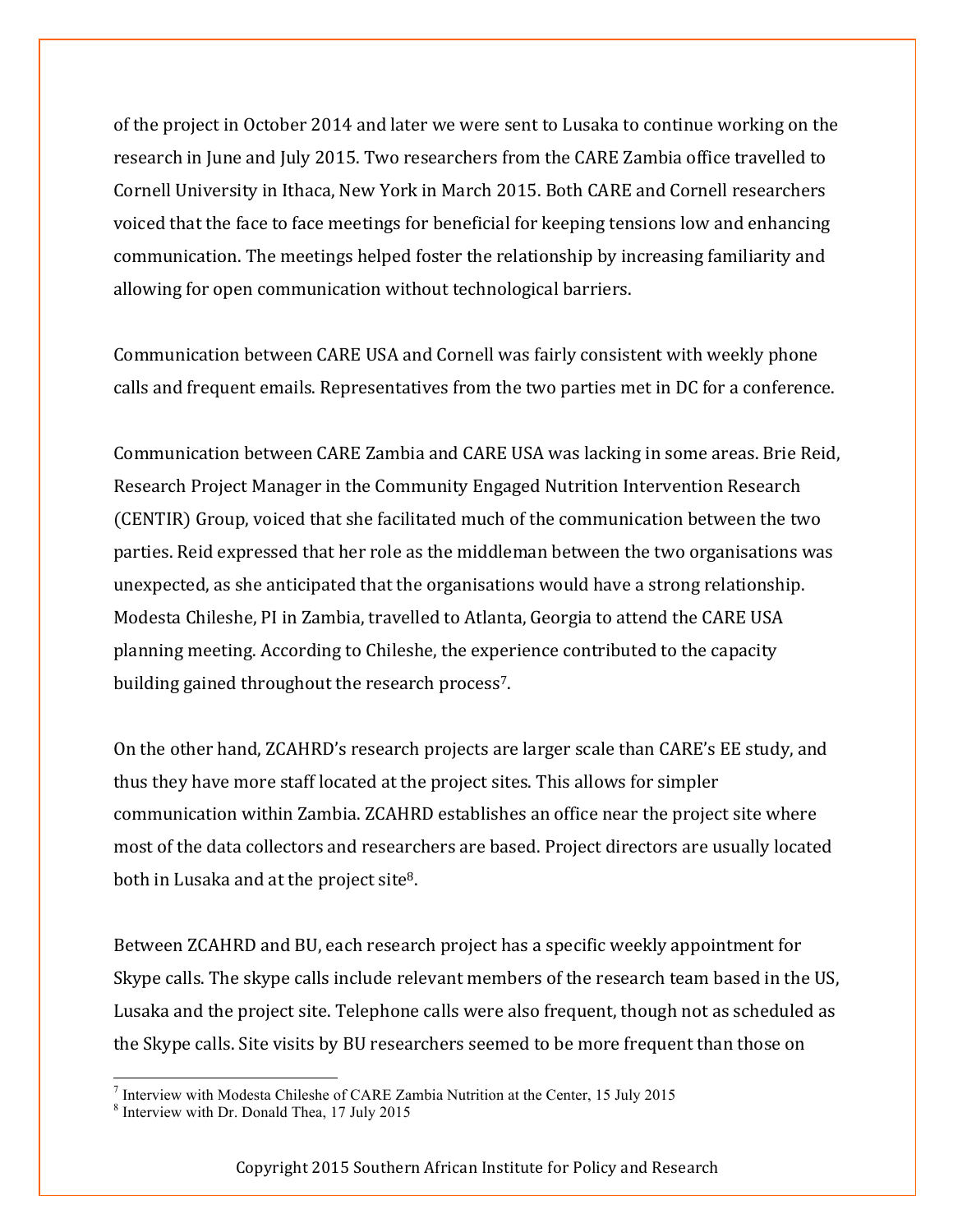behalf of Cornell. This may be in part due to the large number of BU researchers involved in the projects. Dr. Katherine Semrau, PI for ZCAHRD's ZamCAT study, expressed that face to face communication is crucial for managing expectations, as much can be misinterpreted if done over email.

#### **Funding**

Funding seemed to be a consistent difficulty faced when engaging in these research projects. In all partnerships examined, the university partner was largely responsible for obtaining and allocation of funding. The major funding challenges faced were the initial arrival of money and sufficient funds for transportation and unexpected costs. The partnerships examined had varying sources of funding.

Cornell's funding came from the Atkinson Center - Impact through Innovation Fund (IIF). Cornell faculty are not paid by project funding, rather by the university itself. Cornell graduate and post-doctoral students, however, may be paid by the funding allocated to the project, but Cornell students and faculty have a rather high degree of autonomy in allocating their effort amongst projects. CARE staff salary is also paid for by the grants. CARE staff are paid depending on the percent of their time that is planned to be allocated towards the project (Rawe, 2015). This ranges from 5% of an individual's salary, to 100%9. For individuals paid by the project's grants, strict timelines must be followed, as the funding will only cover their work if it is within the predetermined budget and timeline. This decreases flexibility for the members of the project team located in country (Rawe, 2015).

Timelines and budgets were determined by the Cornell University research team and CARE USA. A hurdle faced when determining budgeting was the incorrect assumption that CARE USA was in constant communication with CARE Zambia about budgeting needs. After the issue was resolved and budgets were set, the funding did not come in on time, causing the project to be delayed. Gaps and insufficient funds were seen in the areas of transportation

 <sup>9</sup> Interview with Brie Reid from Cornell University, 1 July 2015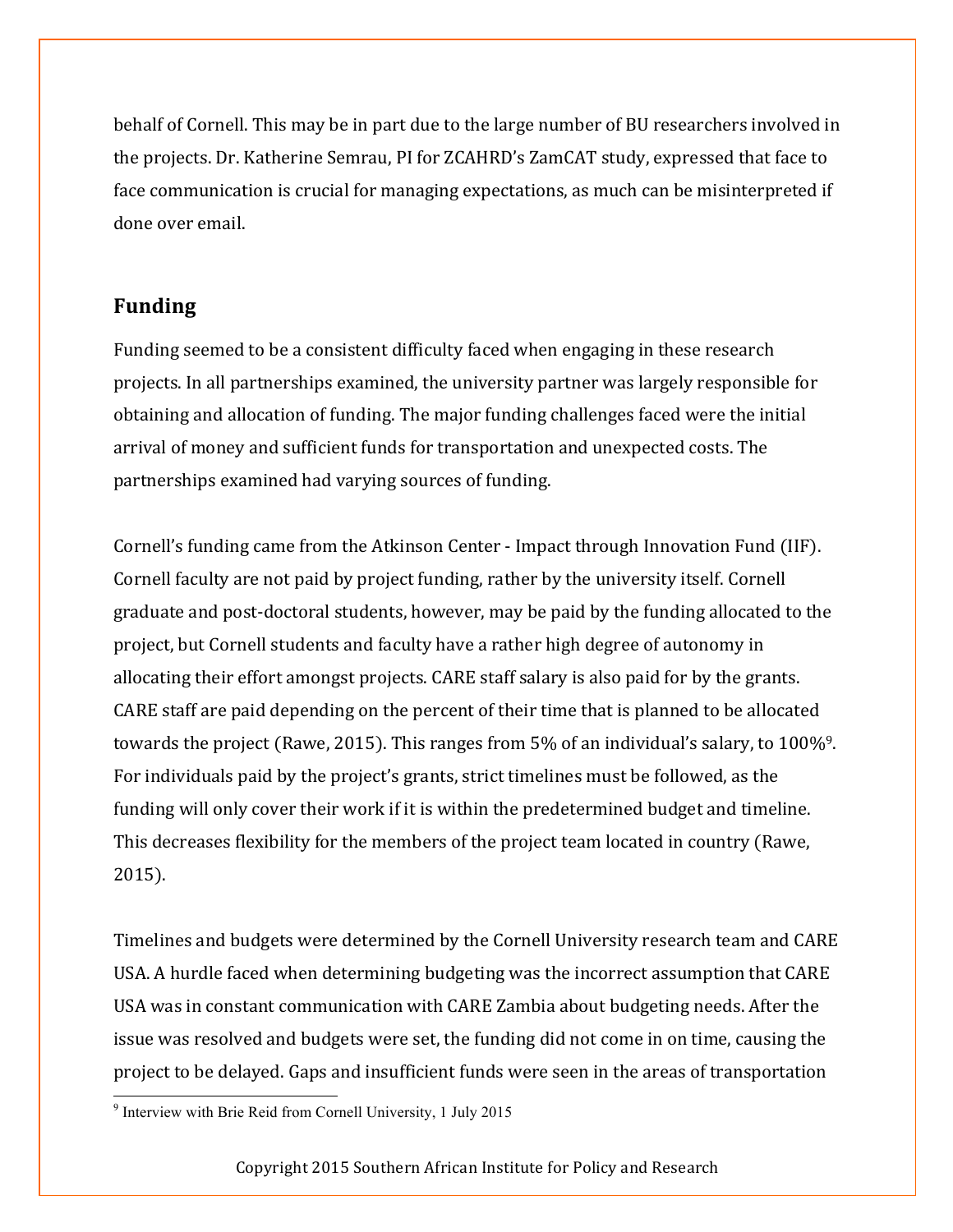and office supplies (i.e. printers, scanners). Catherine Pongolani, Project Manager in CARE Zambia, expressed that Cornell was flexible and helpful when funding problems arose. Pongolani, however, also expressed that perhaps CARE Zambia should have been more involved in the allocation of funds, as they know more about the community. Professor Rebecca Stoltzfus, PI for the EE pilot study, expressed that managing funding would have been trickier had money flowed directly from Cornell to CARE Zambia.

ZCAHRD and BU have a different model for their funding. Most of their funding comes from international global health organisations. For example, the ZamCAT of 2015 received funding from the Bill and Melinda Gates Foundation. Some sources of funding for their other research projects include the Center for Disease Control and Prevention (CDC), United States Agency for International Development (USAID), United Nations International Children's Emergency Fund (UNICEF)10.

The ZCAHRD staff is a combination of BU faculty members and Zambian employees hired exclusively by ZCAHRD. The BU faculty members are paid by the university while the nonfaculty members are paid by ZCAHRD. The non-faculty staff receive portions of their salary from research grants, and other portions are underwritten by the BU School of Public Health. These individuals include directors of major departments within ZCAHRD and short term staff employed for single research projects $11$ .

Dr. Davidson Hamer, PI of ZamCAT, expressed that ZCAHRD's close affiliation with BU periodically leads to complications with funding. Some funders want to help local organisations and thus are less willing to give to ZCAHRD because some of the staff members are BU faculty. Recently, the partnership has tried to loosen their ties to account for this problem and reshape ZCAHRD's image as an independent NGO. The transition will include creating a majority Zambian board, and Zambians as senior officers, making it a Zambian organisation with some BU membership and representation<sup>12</sup>. This will allow for

<sup>&</sup>lt;sup>10</sup> Interview with Dr. Davidson Hamer from Boston University, 24 June 2015<br><sup>11</sup> Interview with Dr. Donald Thea, 17 July 2015<br><sup>12</sup> Interview with Dr. Donald Thea, 17 July 2015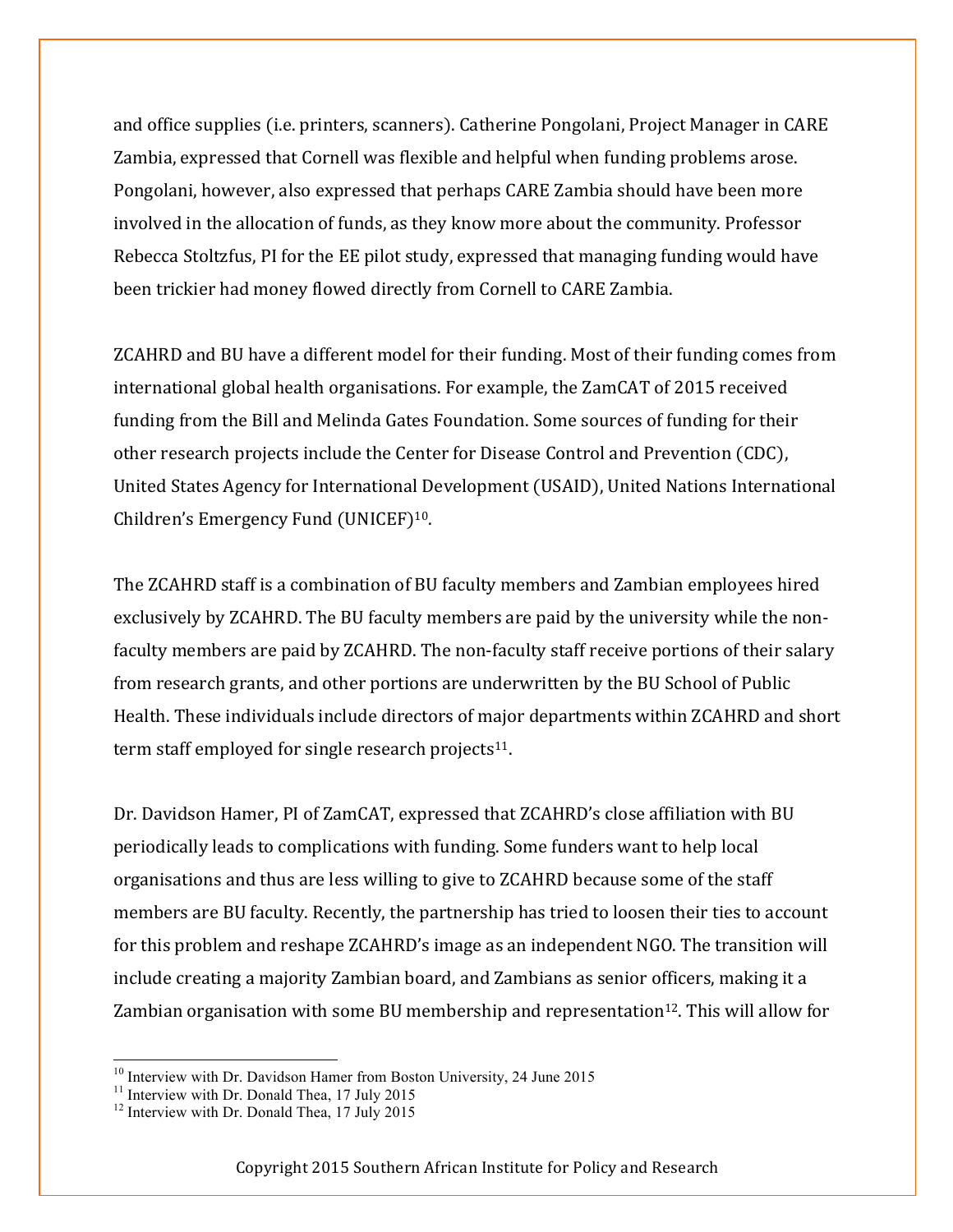ZCAHRD to take advantage of both types of grants, those towards local NGOs and those towards affiliated NGOs.

#### **Expectations**

A common issue that arose throughout our interviews was the difference in values and approaches for obtaining a common goal. NGOs are driven primarily by implementation and concrete results that can be shown to potential donors. Research universities, on the other hand, prefer to focus on the smaller details of research, and often have more flexible timelines.

Specific to the CARE-Cornell partnership, both organisations have the common mission of improving the health and wellbeing of women and children in their communities in low resource settings13. Research-oriented Cornell is interested in learning about the truth, even if the truth is that the intervention is not working. CARE and  $N@C$ , on the other hand, are dependent on donor support, which is a stressful environment. CARE is under pressure to show donors quick results from the interventions and concrete research findings14. Donor funding has a short lifetime, which is difficult to manage with Cornell's attention to detail and thorough research methods. CARE is a time-bound programme, and if research is not completed within the timeline, salaries will suffer. For Cornell, on the other hand, funding will come with research, even if the research continues past the timeline15. Though the broadest goals are the same, the inherent differences in structure of the two organisations cause expectations to be difficult to manage.

In addition to the challenges caused by unaligned long term expectations, short term misunderstandings of the roles of each organisation is also problematic. At the start of the project, CARE USA and Cornell both expected that the other party would have a bigger role in the devising of research methods and tools to be used in country. Another point of

<sup>&</sup>lt;sup>13</sup> Interview with Brie Reid, 1 July 2015<br><sup>14</sup> Interview with Brie Reid, 1 July 2015<br><sup>15</sup> Interview with Jenny Orgle from CARE USA, 8 July 2015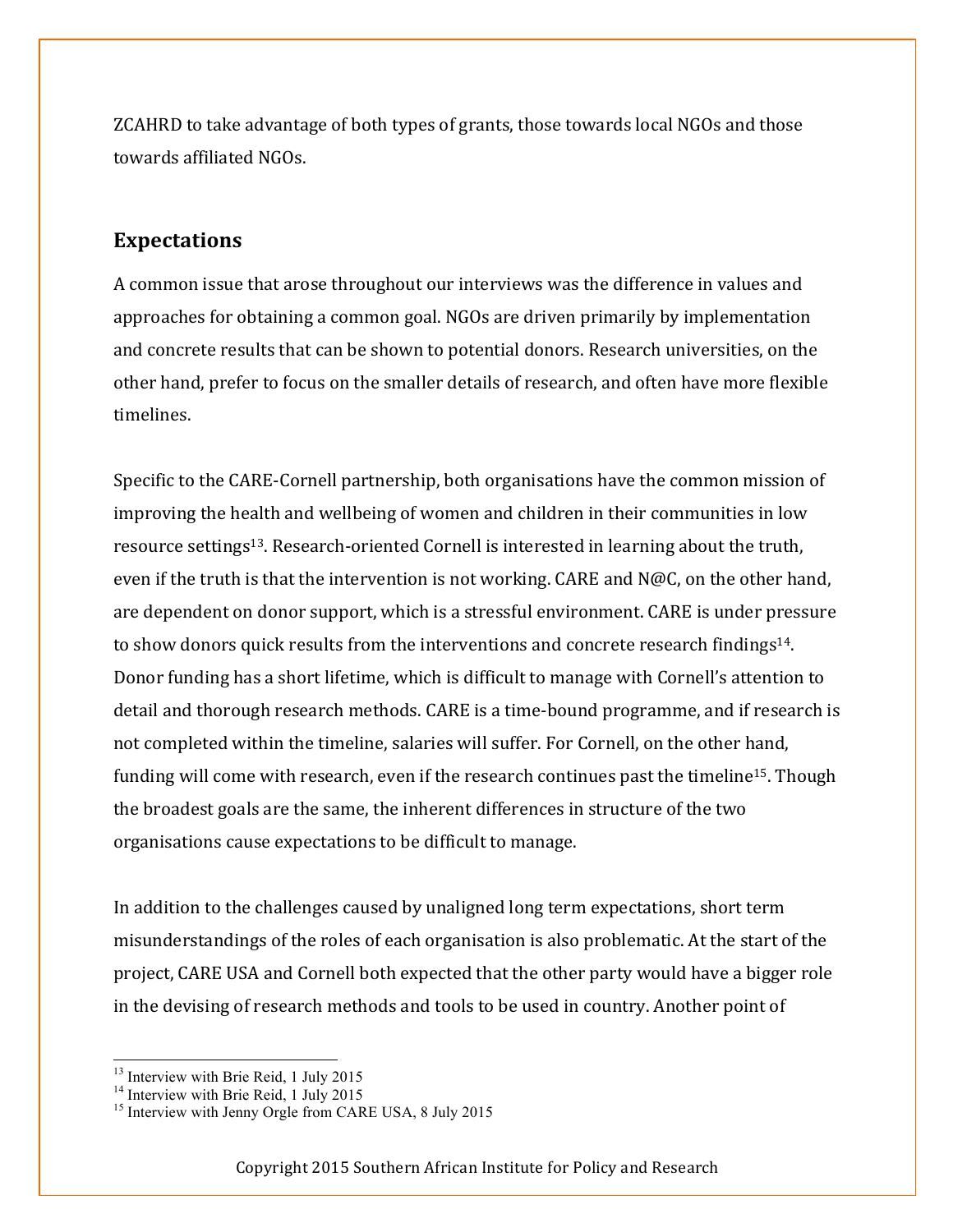misunderstanding was of the exact product of the research. CARE USA assumed that the study would determine a relationship between EE and stunting, while Cornell was focused on the faecal oral route that is a likely contributor to EE.

Dr. Katherine Semrau, principal investigator for ZCAHRD's ZamCAT study, expressed that similar challenges were faced in their research. Semrau stated that it is important to make clear roles and manage expectations at the start. The roles refer to designing and running the study. It is also important to ensure that the donor rules align with Zambia's needs and wants in order to please all parties involved. Dr. Donald Thea, director of CGHD, board member of ZCAHRD, and PI in Zambia based research study, expressed that the difference of goals of NGOs and research universities is a fundamental problem in the sector. Thea stated that ZCAHRD has terminated contracts with other NGOs after requests on behalf of the NGO to decrease investigations into efforts that seem to be failing. Research institutions focus more on finding the truth, even if they prove their efforts to be ineffective, while NGOs are driven by proving successful interventions.

The gaps in agenda between academia and NGOs is a commonly experienced challenge in these partnerships. Djeinam Toure, a post-doctoral student at Cornell University who was involved in research for International Food Policy Research Institute (IFPRI) partnered with Concern Worldwide in Zambia, expressed that similar challenges were faced during her work doing research directly with Concern. Toure stated that IFPRI was more focused on knowledge generation and publication while Concern prefers to focus on the intervention itself.

Professor Rebecca Stoltzfus, PI of the EE pilot study, who is experienced in the sector of international health research stated,

Researchers are always looking for the interesting questions. Practitioners need to make choices and decisions on what to implement. Also, researchers are trained to be tentative in our views and conclusions. We can always find a way to say that more research is needed—every question is not answered. Practitioners need to be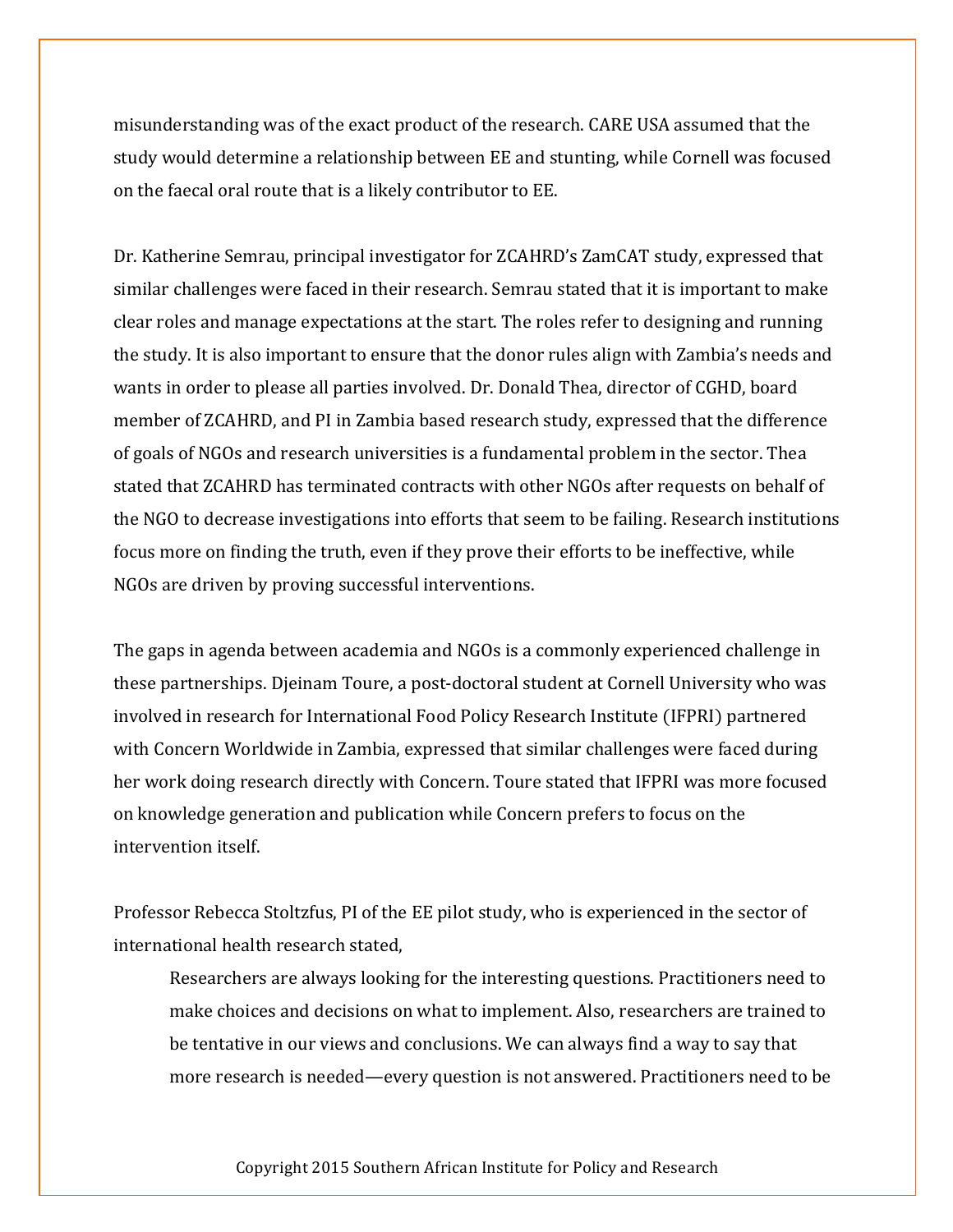confident about their actions to communicate them convincingly to donors and to community members. So that is a constant tension in our cultures.

The tensions between NGOs and universities in these respects are nearly unavoidable as they are inherent in the missions and cultures of each party. Therefore, efforts should be made to manage these tensions, as oppose to eliminate them, by means of communication and mutual respect.

#### **Time Commitment and Timeline**

Another major component of a successful partnership is the dedication and time commitments of the players involved. It is common that the NGO members and university researchers are involved in simultaneous engagements as both NGOs and universities often have many concurrent projects. When working with strict timelines and salaries paid by percent, time commitments vary immensely, sometimes at the expense of the project.

Brie Reid, Project Manager of the EE pilot study, was the major correspondent representing Cornell University in the project efforts, contributing 50-80% of her time towards the project. Reid did the majority of Cornell's communication with both CARE Zambia and CARE USA, and contributed to the project structure and data analysis. Stoltzfus, PI for the study, stated that Reid's time investment contributed greatly to the success of the partnership. On the CARE Zambia side of the partnership, Modesta Chileshe, PI for the EE pilot study based in Chipata, directed 100% of her time towards the project. Reid stated that Modesta's role was an incredible asset towards the success of the partnership. Chileshe, however, expressed that as part of her role in the EE study, she was also a member of N@C. There were instances when N@C held activities with mandatory attendance of all N@C staff. This resulted in the rescheduling of activities for EE, delaying the research. The monitoring and evaluating coordinator of the EE study, Paul Chipopo also contributes the majority of his time towards the project. Concern was expressed from the Chipata office that Cornell's undergraduate student's involvement was too removed from the study itself due to the students' base in Lusaka.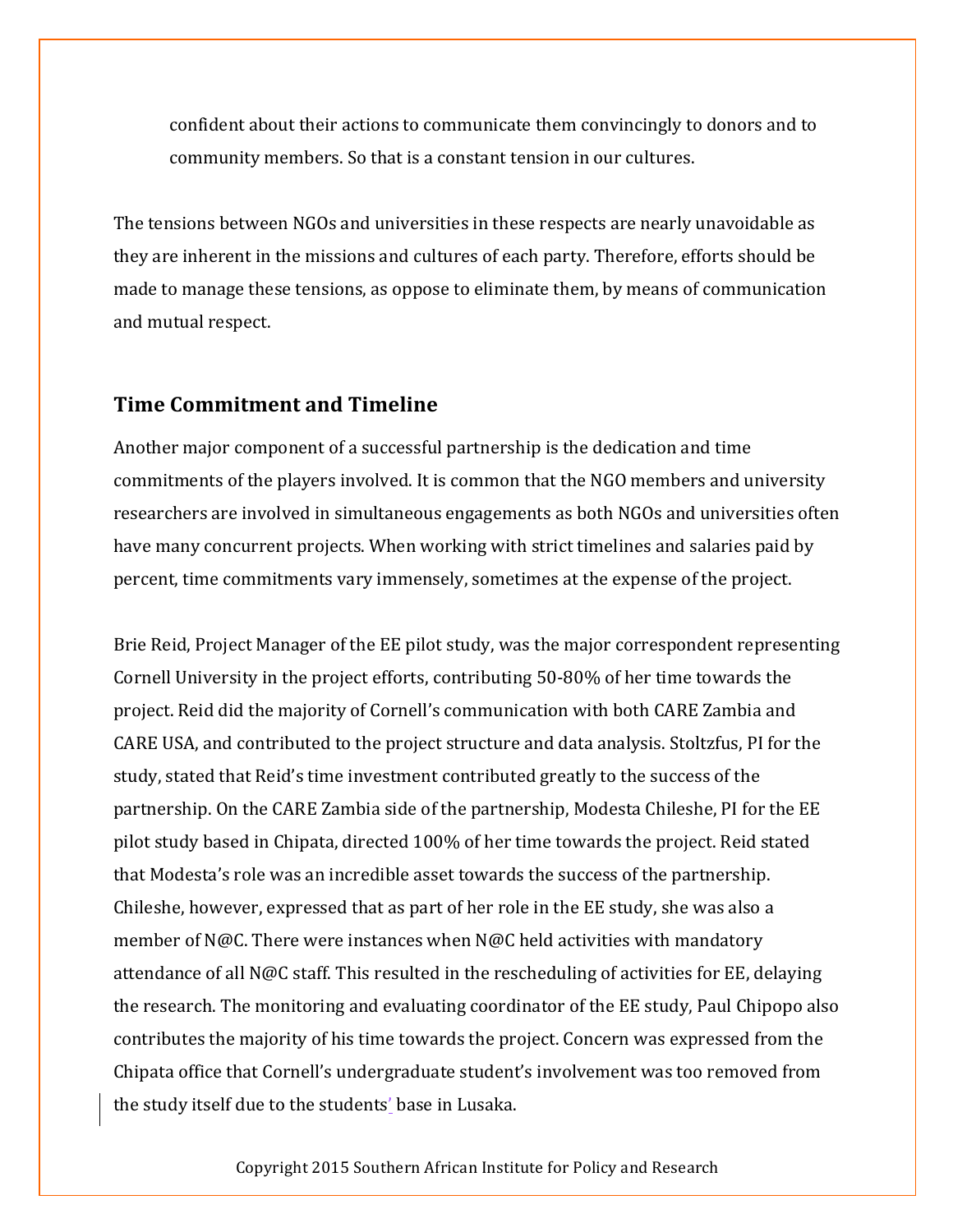Staff of ZCAHRD often work on more than one research project at a time, with predetermined percentages of their times dedicated towards each project. Dr. Godfrey Biemba, country director of ZCAHRD, stated that it is likely that the individuals based in Zambia dedicate more time to the projects than those based in the US. However, he did not express that the difference in time commitment between Zambian and US based individuals hindered productivity of the projects<sup>16</sup>.

The collaboration allowed Boston University to send students pursuing Masters of Public Health degrees to Zambia to work on these projects. The students were able to reside at the project site in order to dedicate as much time as possible to the trials. In addition to the BU students based in Zambia, there are also Boston University PIs who are sometimes based in Zambia. This allows for more time dedicated to the project and less to other university responsibilities. These PIs usually make 3-4 yearly visits, of about 1-2 weeks each throughout the duration of the research<sup>17</sup>.

### **Capacity-building**

One of the biggest advantages of a partnership with two different organisations is the opportunity for capacity building for both parties. Collaborating with different people and projects can lead to new or deeper understandings as well as development of skills. In our interviews, both CARE and Cornell emphasised the importance of capacity building for both sides of the partnership.

For CARE, staff members involved in the research, such as Modesta Chileshe (the incountry PI), Paul Chipopo (the M&E coordinator) and data collectors, have been exposed to new information regarding environmental enteropathy and new methodologies<sup>18</sup>. Furthermore, Chileshe and Catherine Pongolani (Project Manager in CARE Zambia) had the

<sup>&</sup>lt;sup>16</sup> Interview with Dr. Godfrey Biemba, 21 July 2015<br><sup>17</sup> Interview with Dr. Godfrey Biemba, 21 July 2015<br><sup>18</sup> Interview with Catherine Pongolani of CARE Zambia, 19 June 2015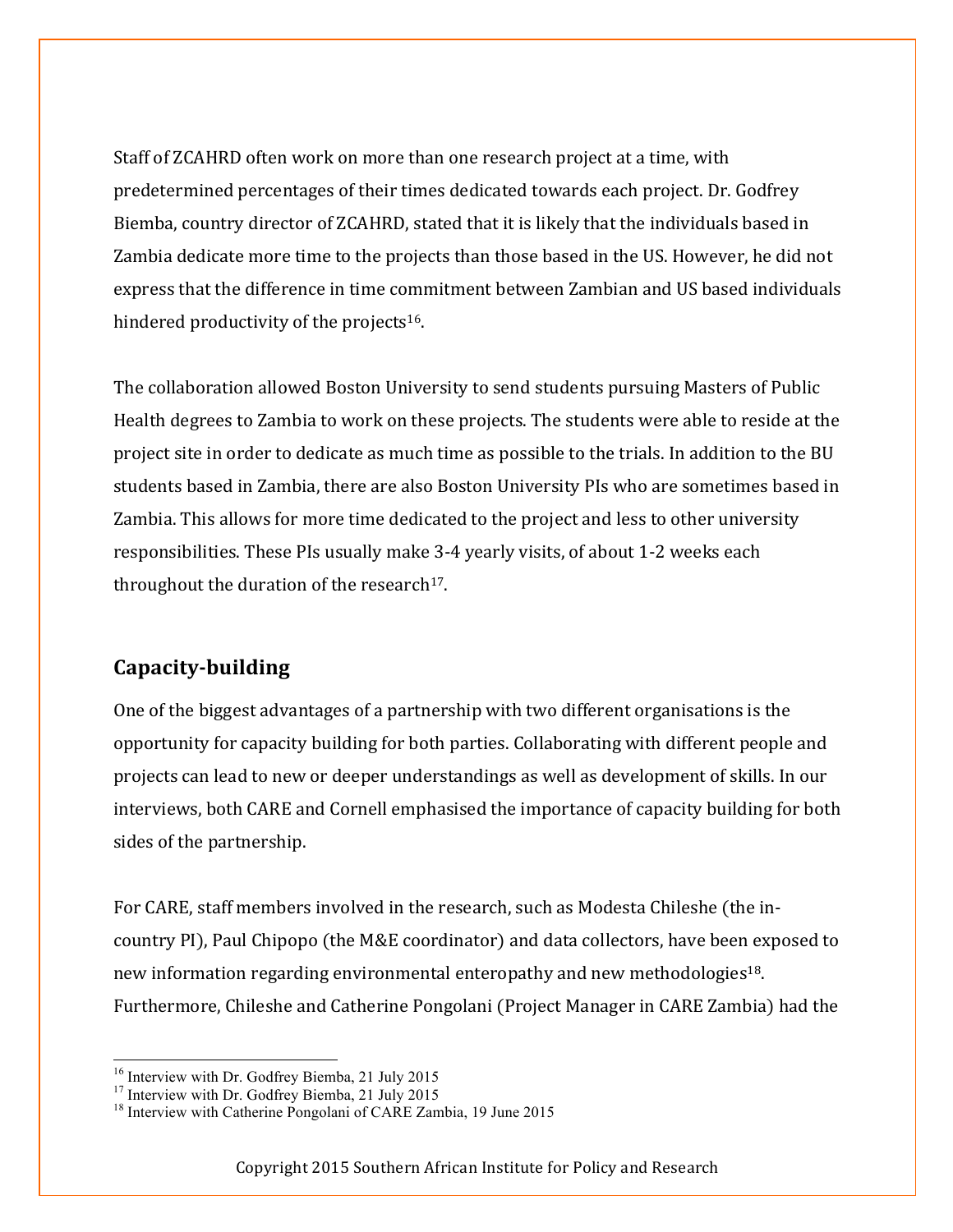opportunity to visit Cornell University and CARE-USA to meet with various people involved in the project as well as attend planning meetings, in which Chileshe felt that she "personally benefited in the capacity building [of] knowledge"19. According to Brie Reid, the PI for the One Health study in the US, CARE USA and Zambia were not focused on WASH, but rather looking into partnerships with WASH organisations. Through the CARE-Cornell partnership, CARE was challenged to revisit WASH through their education models<sup>20</sup>. Moreover, Cornell has worked with CARE and other N@C sites to better understand the context of WASH in other countries and propose interventions that they can implement at a lower cost<sup>21</sup>. Through this capacity building, they are able to learn of recommendations and evidence based interventions<sup>22</sup>.

On the other hand, for Cornell, capacity building was particularly beneficial for the students involved in the research partnership. Five Cornell undergraduates are directly involved in the data entry, analysis and publication of the research. Through this arrangement, students are able to increase their technical and research capacity. Additionally, in October of 2015, Cynthia Matare, one of the doctoral students in Dr. Rebecca Stoltzfus's research group will be doing her post-doctoral work through Cornell's partnership with both CARE and SAIPAR23. Furthermore, according to Dr. Wendy Wolford of Cornell and the Atkinson Center, there have been further collaborations due to this partnership, including 'consulting work [and] classroom studies'.

There have been similar opportunities for capacity building for students at BU, as well. The School of Public Health used to have a programme that sent 45-50 MPH candidates to ZCAHRD's field sites, where the students would work on data collection and analysis and fostering relationships with the local community<sup>24, 25</sup>. Through this opportunity, some students stayed in Zambia, moved on to other jobs, or completed their PhD work based in

<sup>&</sup>lt;sup>19</sup> Interview with Modesta Chileshe, 15 July 2015<br>
<sup>20</sup> Interview with Brie Reid, 1 July 2015<br>
<sup>21</sup> Interview with Brie Reid, 1 July 2015<br>
<sup>22</sup> Interview with Paul Chipopo of CARE Zambia, 26 June 2015<br>
<sup>23</sup> Interview wit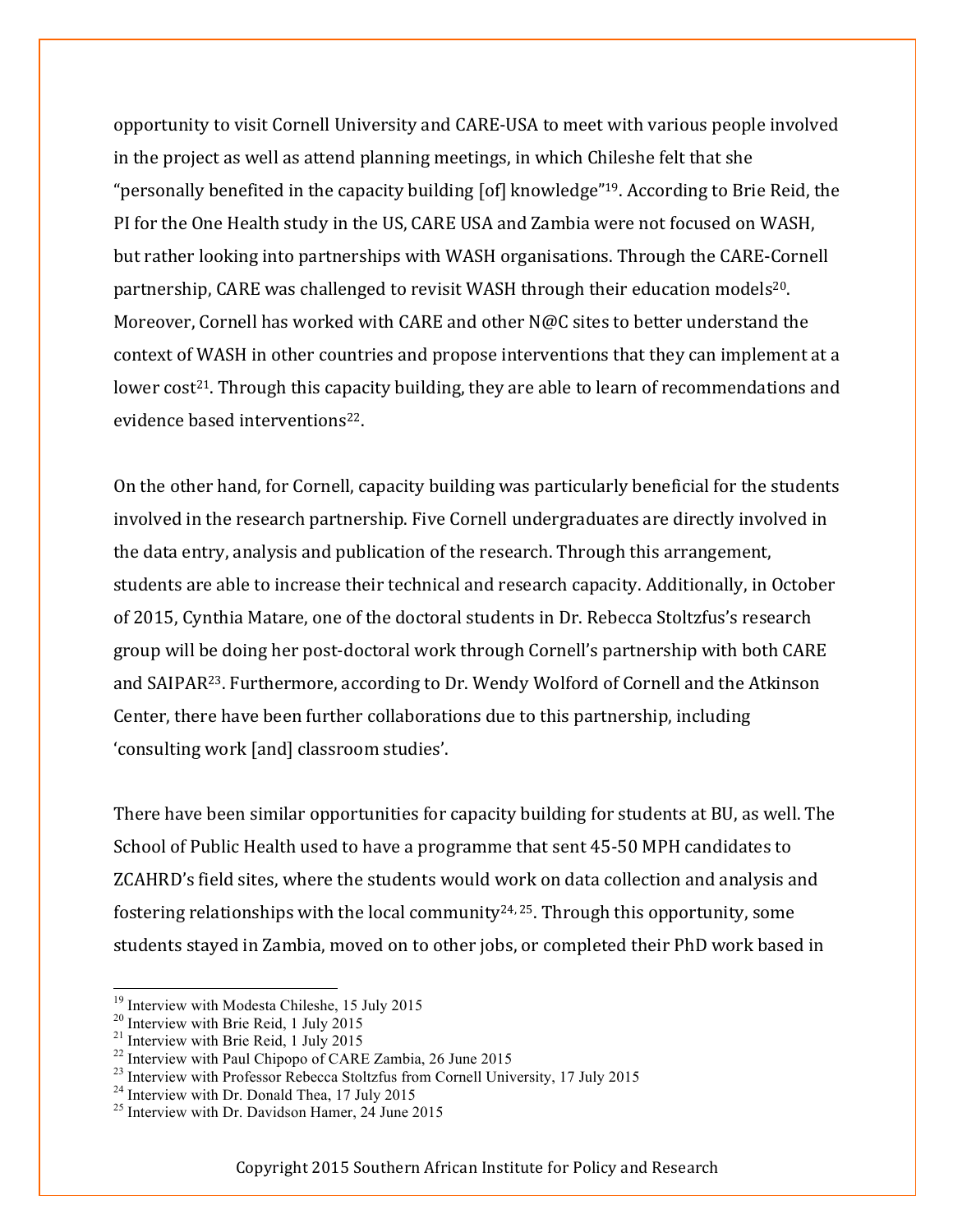Zambia. Dr. Biemba, country director of ZCAHRD expressed that there have been successful capacity building in all stages of the research process with the exception of the data analysis stage because the data analysis was performed exclusively by BU statisticians. ZCAHRD has also involved members of the Ministry of Health (MOH) as co-investigators in nearly all of their projects to increase MOH research capacities.

#### **Improved Access**

Through the partnership between NGOs and research universities, both sides have better access to each other's resources. Both Cornell and BU have mentioned how CARE and ZCAHRD respectively have access to state-of-the-art research and laboratories<sup>26, 27</sup>. This way, their interventions will be based on research and evidence, and therefore will benefit the communities<sup>28</sup>. The increased knowledge and evidence-based intervention provides them with a more competitive edge when interacting with donors<sup>29</sup>.

The local partner provides Cornell and BU with access to opportunities and information in the field. According to Stoltzfus, Cornell has been testing ideas about safe and hygienic play spaces for babies in Zimbabwe, but has been constrained due to tight timelines and lack of personnel. This new collaboration has allowed Cornell to expand their learning and findings in the field as well as possibly connect their collaborators in Zambia and Zimbabwe<sup>30</sup>.

Dr. Thea, the director of CGHD, has mentioned that it is challenging to find a stable field site and develop a reputation within the country. However, through the local partnership, he has found that they have been able to establish long-term connections with the government, as well as other organisations<sup>31</sup>. Now, they can find practical evidence for

<sup>&</sup>lt;sup>26</sup> Interview with Dr. Wendy Wolford of Cornell University and the Atkinson Center for a Sustainable Future, 17 July 2015<br><sup>27</sup> Interview with Dr. Donald Thea, 17 July 2015

<sup>&</sup>lt;sup>28</sup> Interview with Paul Chipopo, 26 June 2015<br><sup>29</sup> Interview with Brie Reid, 1 July 2015<br><sup>30</sup> Interview with Dr. Rebecca Stoltzfus, 17 July 2015<br><sup>31</sup> Interview with Dr. Donald Thea, 17 July 2015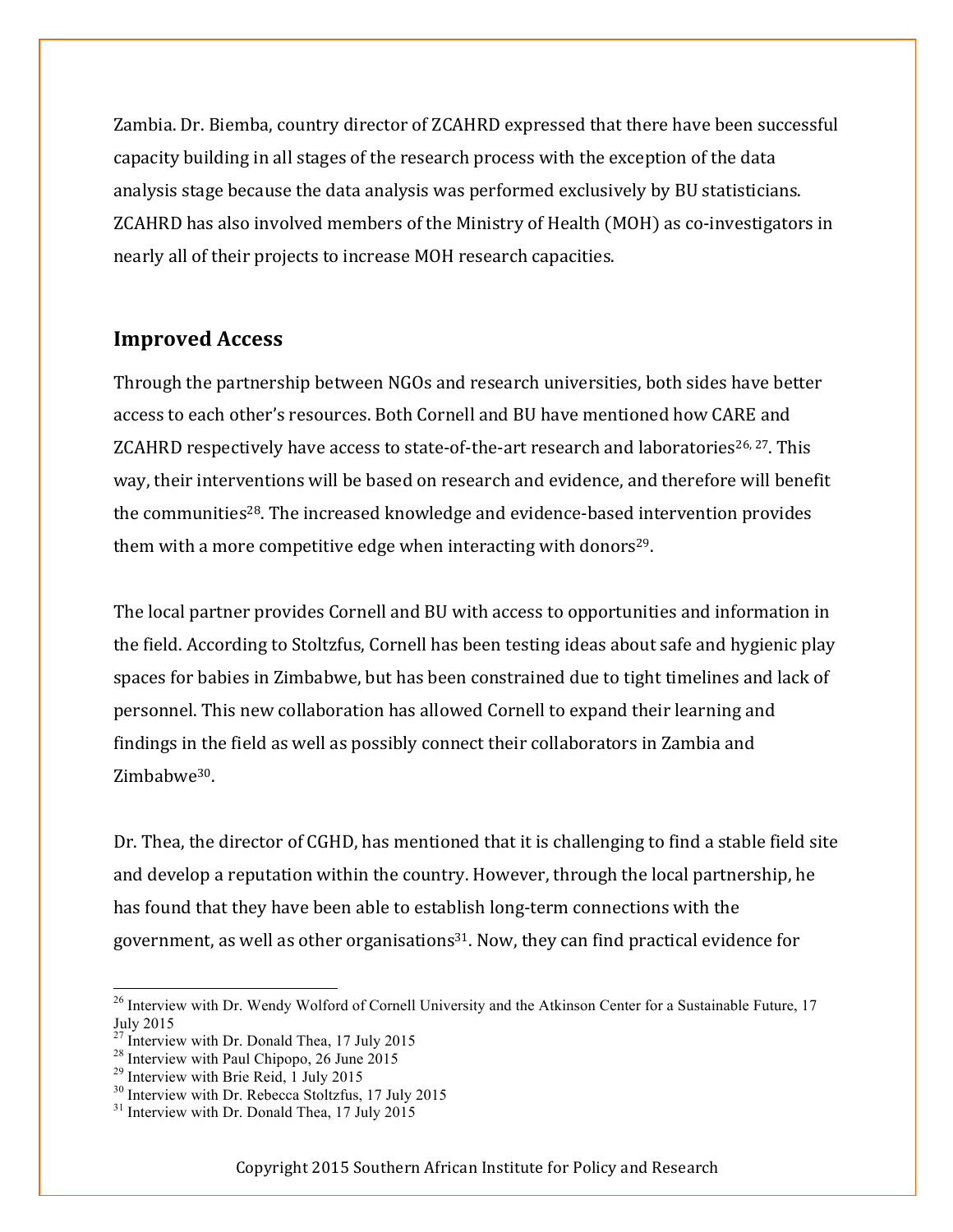local and global policies that can influence health policies in Zambia as well as other countries32. Dr. Semrau, co-PI of the ZamCAT study, has also mentioned that working with a local NGO has allowed for improved priority setting and reality checks. Unless one has connections in-country, it is difficult to know what is possible and appropriate, taking into consideration difficulties such as technology, privacy and cultural differences.

In addition to improved access to resources, both partnerships have pointed out that they have been able to make spontaneous connections with other people and organisations incountry. ZCAHRD has discussed how they have been able to foster a closer connection with the Government of Zambia33. Furthermore, Cornell University has been able to bring together CARE and SAIPAR through Cornell's Global Health Summer Program. Stoltzfus has described this as 'knitting a web of relationships that are mutually reinforcing'.

 $32$  Interview with Dr. Davidson Hamer, 24 June 2015<br> $33$  Interview with. Dr. Davidson Hamer, 24 Jun 2015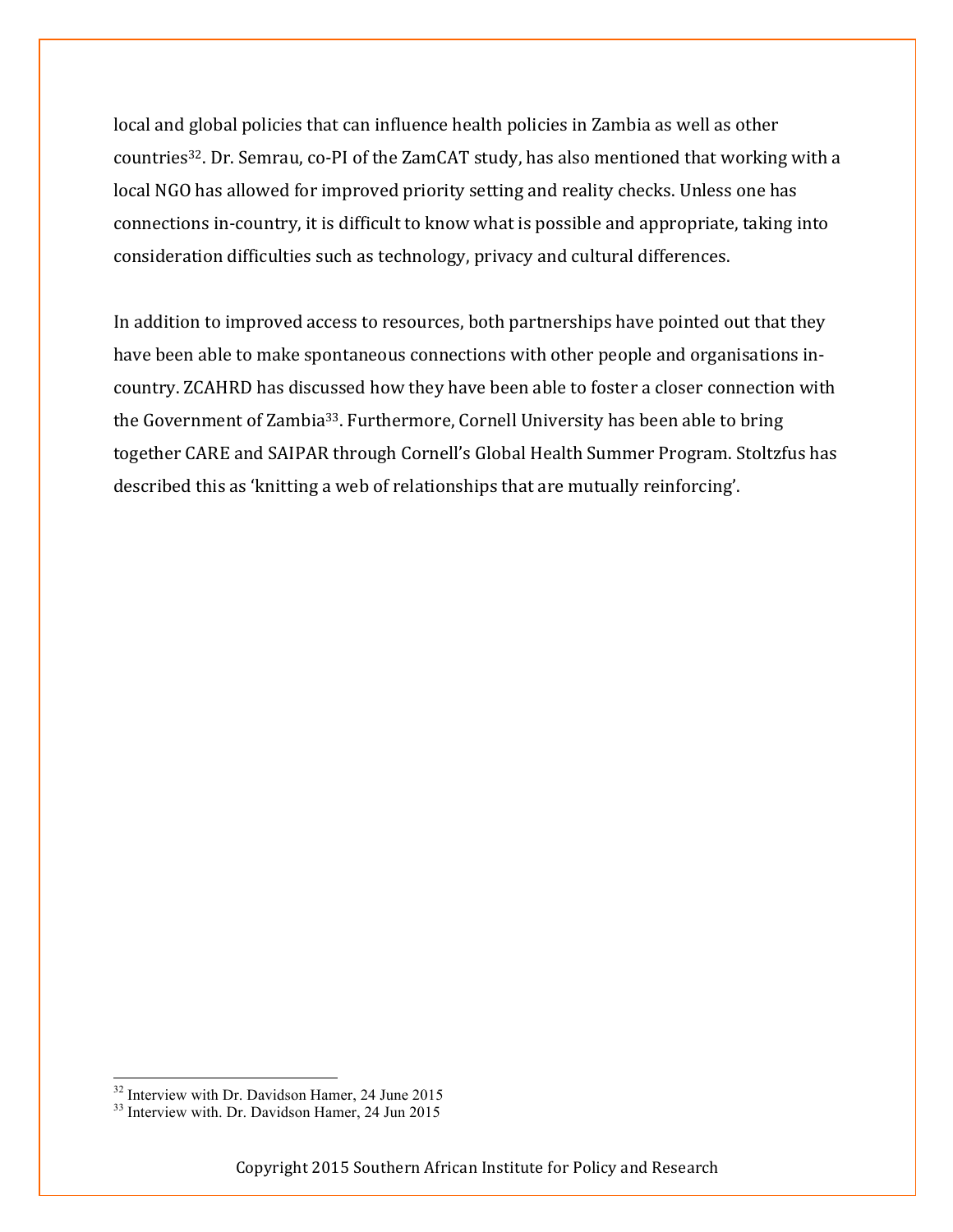### **Discussion**

Throughout the research process, it became clear that a determining factor that separated the BU/ZCAHRD partnership from the CARE/Cornell partnership was duration of the collaboration. As stated previously, though ZCAHRD was not formally founded until 2006, BU had an established research connection within Zambia starting in 1998, that later transformed into the independent NGO of ZCAHRD. Due to this, many of the difficulties in establishing a new collaboration have been long resolved. BU and ZCAHRD have had seventeen years to improve the partnership to increase efficiency and satisfaction on both sides. Cornell and CARE, on the other hand, just recently started their collaboration in 2012 (Atkinson Center 2012), and the Zambia-based project only started in 2014.. They are thus in the beginning stages of the partnership and have understandably not yet worked the collaboration to a perfect science.

In addition to the difference in duration of the partnership, the establishment of the partnerships differs. ZCAHRD was created by BU as a result of the already existing research connections of BU in Zambia. From the start, ZCAHRD was research oriented and affiliated with BU. On the other hand, CARE International, including CARE USA and CARE Zambia, had been long established before the Cornell collaboration. Additionally, CARE is primarily focused on intervention implementation, rather than research. This collaboration results in an organisation that is not accustomed to research or university partnerships. This calls for an adjustment on behalf of the NGO, both by individual staff members and of organisational structure. Although both BU and Cornell were involved in research prior to their respective collaborations, at the point of time of our investigation, the BU researchers had been engaged in this type of research collaboration for many years. Conversely, the Cornell researchers had not previously been involved in research with these NGO partners. The BU researchers had learned how to navigate these relationships many years ago, whereas the Cornell University researchers are navigating the waters for the first time.

The process of the establishment of ZCAHRD limited many of the challenges faced by CARE in regards to the partnership. ZCAHRD has never undergone the transition of starting a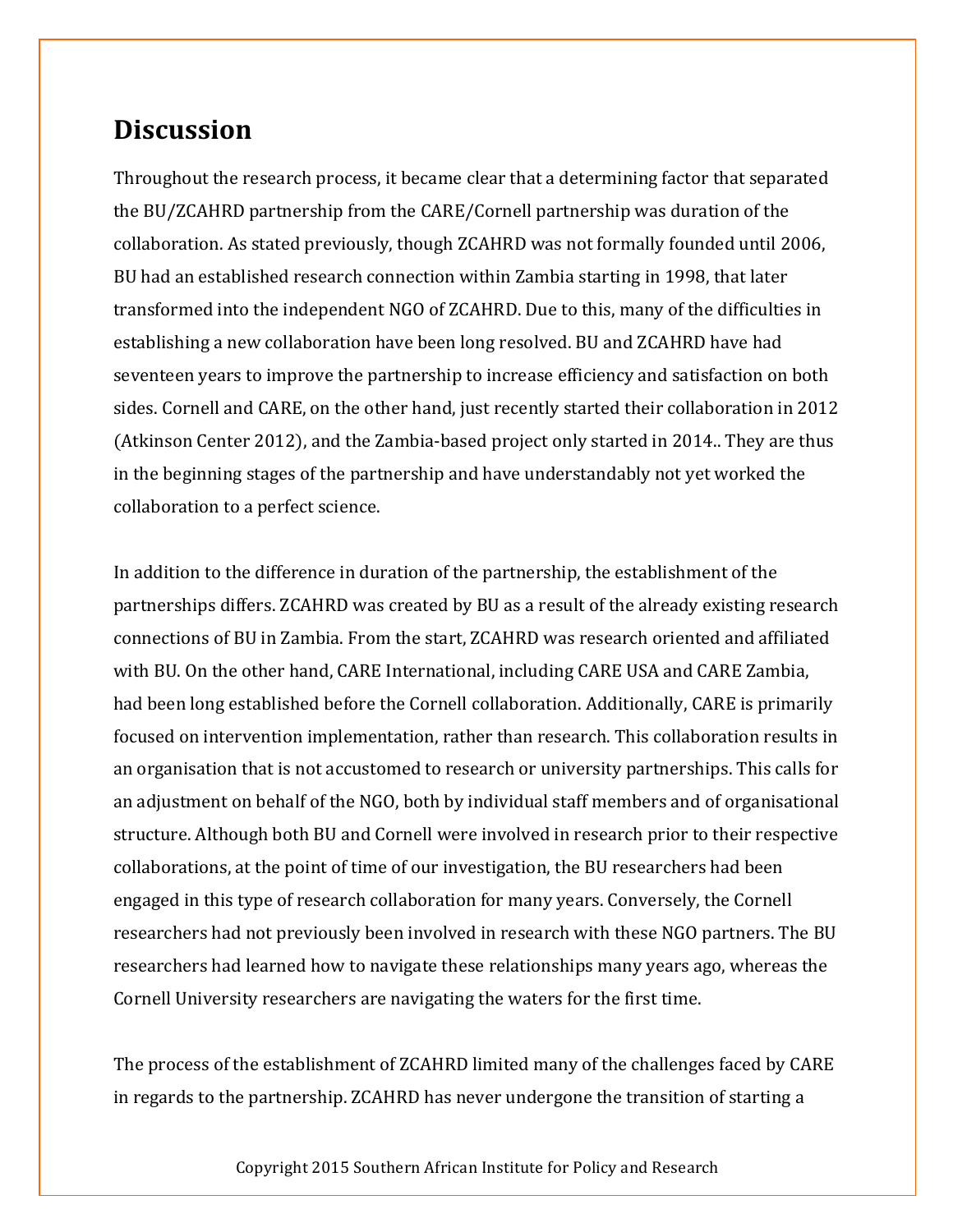partnership with a university as they never existed without the university partner. Though both BU and Cornell researchers underwent the process of learning how to partner with an NGO, at the time of the interview, BU researchers had already learned how to navigate these partnerships, while the Cornell researchers were only just learning. These two major differences in stages of transition into partnership are the determining factors for the increased efficiency of the BU/ZCAHRD partnership relative to CARE/Cornell. We would like to emphasise that the increased efficiency is not due to inherently greater administration, researchers, or skills, but rather experience that led BU and ZCAHRD to establish a streamlined and system partnership.

Throughout our interviews, we explicitly asked our interviewees what they think contributes to a successful collaboration. Though answers obviously varied, we were able to group responses into five major themes. The themes were prioritised by the frequency of response. Listed from highest to lowest priority, the themes are the following communication and leadership/administration tied at highest priority, time/dedication, and lastly priorities/goals tied with mutual understanding/flexibility.

#### **Importance of Communication in Budgeting**

A recurring difficulty in these partnerships, though not unique to those between NGOs and research universities, was budgeting and allocation of funds. Members from both partnerships indicated that there were many hidden costs that were often overlooked during budgeting. Some of these hidden costs included transportation and office supplies. Furthermore, local organizations bring their unique cultural knowledge to the table. According to Semrau, the co-PI of the ZamCAT study, cultural misunderstanding is a challenge, especially in Zambia where it is necessary to have a good relationship with chiefs of tribes. When visiting a tribe, it is necessary to have a gift for a chief. However, government donors often do not understand this cultural difference when providing funding for the organisations.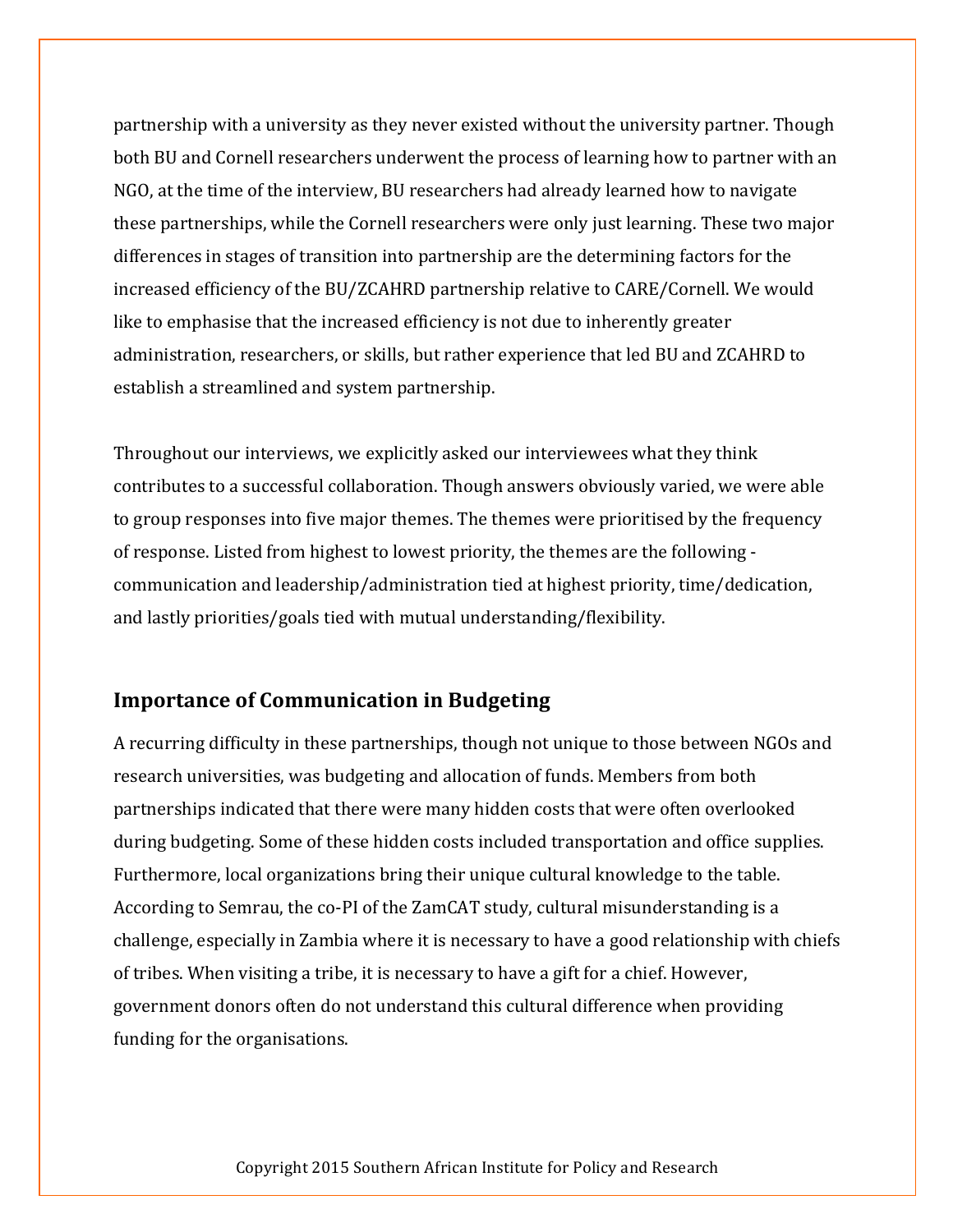Increased communication between the two parties at the time of budgeting may resolve these issues. Particularly, it is crucial to have proper communication and input on behalf of those most familiar with field site, as they will have the best knowledge on local prices on expenses such as fuel. Though it is nearly impossible to perfectly determine budgeting before a trial actually begins, proper communication can provide the most realistic view of budgeting needs. Efficiency increases with superior allocation of funds as insufficient budgeting can often result in delays in the research timeline.

The CARE-Cornell budget was determined largely between CARE USA and Cornell, with little involvement from CARE Zambia. Though there were no major problems with funding, both CARE and Cornell addressed that the budget had imperfections. Some of the unexpected costs, such as printers and scanners, could have been avoided if CARE Zambia had played a larger role in the creation of the budget. This problem is more prominent to CARE-Cornell as the partnership includes two branches of CARE, calling for communication across three parties as opposed to two. As the partnership grows, however, budgeters will likely develop a better sense of relevant costs in Zambia, thus improving the allocation of funds.

#### **Analysis on Division of Labour**

One of the themes that both CARE-Cornell and ZCAHRD-BU emphasised were the responsibilities and time dedication of each person to research. For CARE-Cornell, Brie Reid and Modesta Chileshe, major researchers for the One Health EE study, devoted 50- 80% and 100%, respectively, of their time to the study. Nearly all interviewees involved in the CARE-Cornell partnership have mentioned how imperative this was in moving the research forward. In the ZCAHRD-BU partnership, all staff members at ZCAHRD are fully involved in the research and its publication, as that is the primary aim of the organisation. The PIs also dedicate a significant portion of their time to the research project, including making visits to the field site if they are based in Boston. Therefore, future collaborations need full-time employees who can be fully committed to the research, as well as the analysis and presentation of the data.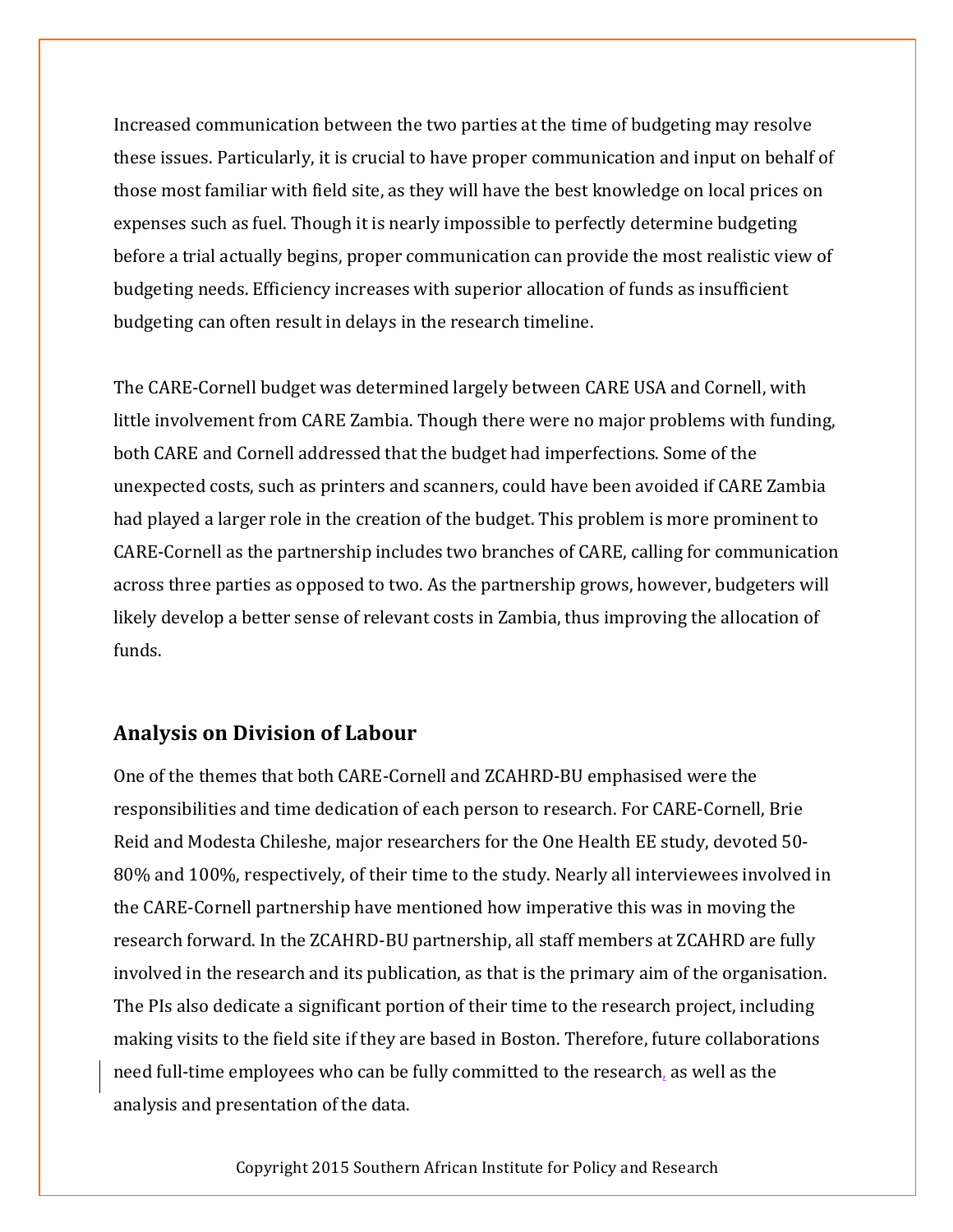Learning from the collaboration between ZCAHRD and BU, in which both sides actively take part in the design of the research to the consumption of the data, it is recommended that CARE-Cornell personnel be involved in the full research process. This will lead to an increase in research capacity for both parties.

In August 2012, there was a project on academic-NGO research collaboration in international development by the International NGO Training and Research Center (INTRAC, World Vision UK and University of Bradford. They commented that NGOs should seek active involvement in the research process, in order to improve the ownership of the research, capacity building of knowledge and skills and allow NGOs to build on the data. Therefore it is crucial to create a long-term and engaging relationship in which both parties are able to work together to address obstacles and aims. (INTRAC et al., 2012).

Another benefit when NGOs partner with research universities is the supply of students who hope to be engaged in research. Both CARE-Cornell and ZCAHRD-BU have mentioned the mutual benefits of having students assist in the whole process. On one hand, there are more people involved in data collection, entry and analysis as well as the publication and presentation of the findings. On the other, students will benefit by building their research capacity as well as having hands-on experience in the field.

#### **Funding Challenges**

Both partnerships have mentioned the difficulty in finding and distributing funds for the necessary resources, act of research, transportation, communication, and salaries of staff involved. Therefore, funding has a large influence on how research is conducted as well as the type of relationship the NGO and research university will have. It could either act as a constraint when funders develop the research agenda, an impetus for innovation and research, or as a facilitator of the research process itself. This issue stems from the tension between the aims of the university and NGOs. Dr. Thea has expressed that the misalignment of NGOs and research universities is unavoidable, as 'that is the world of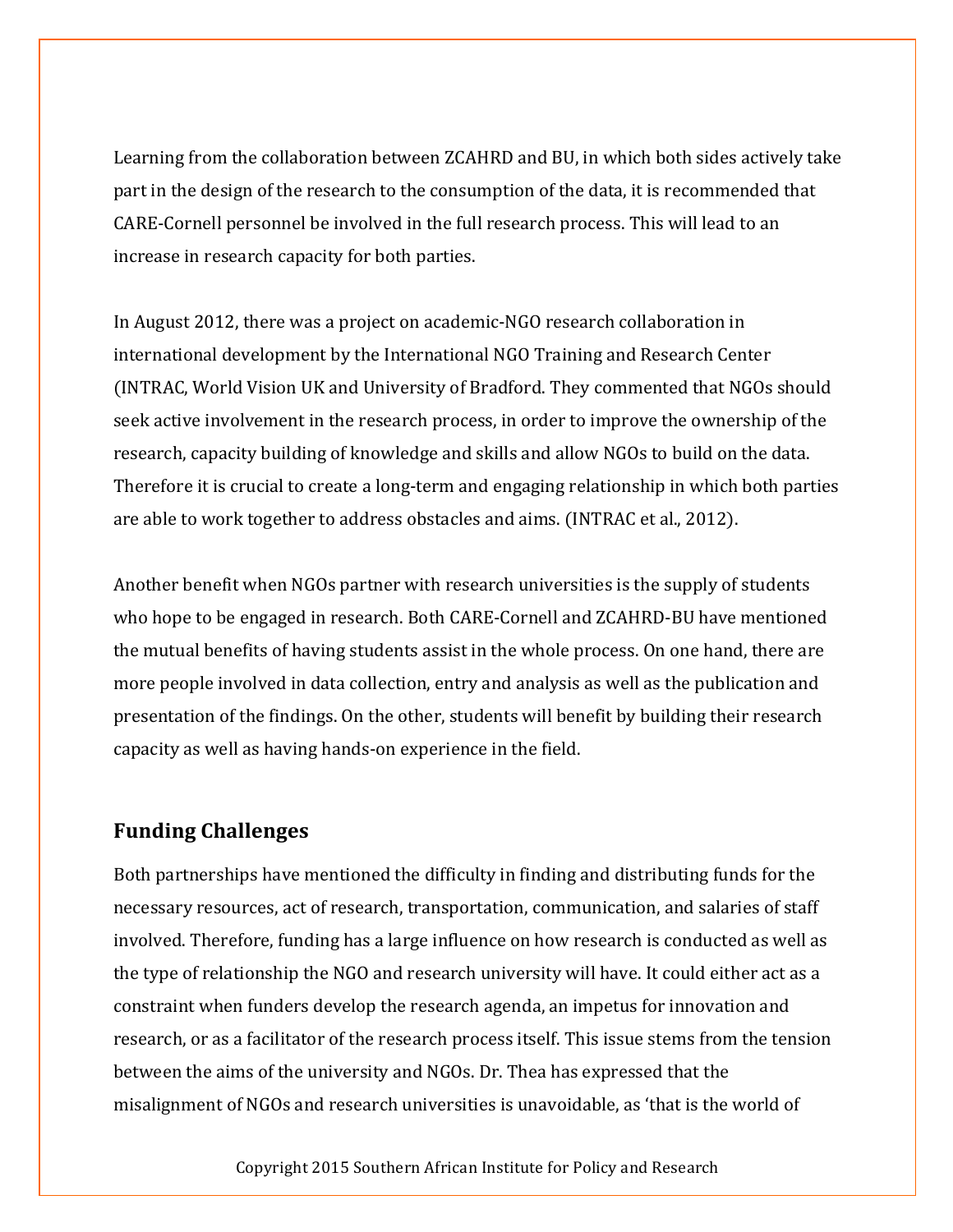global health research and global health organisations'. Therefore, flexible funding is necessary to bridge the gap between NGOs and research universities.

The staff of ZCAHRD is largely dependent on funding provided by outside sources, such as the Gates Foundation, USAID and UNICEF. In contrary, the CARE-Cornell partnership attempts to avoid the issue of unreliable funding by partnering with the Atkinson Center for a Sustainable Future. This centralised funding attempts to optimise collaboration between Cornell researchers, CARE staff and its communities. Although the CARE-Cornell partnership still struggles with funding in terms of the allocation of funds, it hopes to eliminate the dependency on outside, decentralised funding.

Through the two partnerships and research done in the Cracking Collaboration project, it is important to find funding that encourages research and innovation through collaboration. Furthermore, it is crucial that funders understand the time and resources necessary for research, the need for cultural awareness, and the importance of capacity building and publication of data.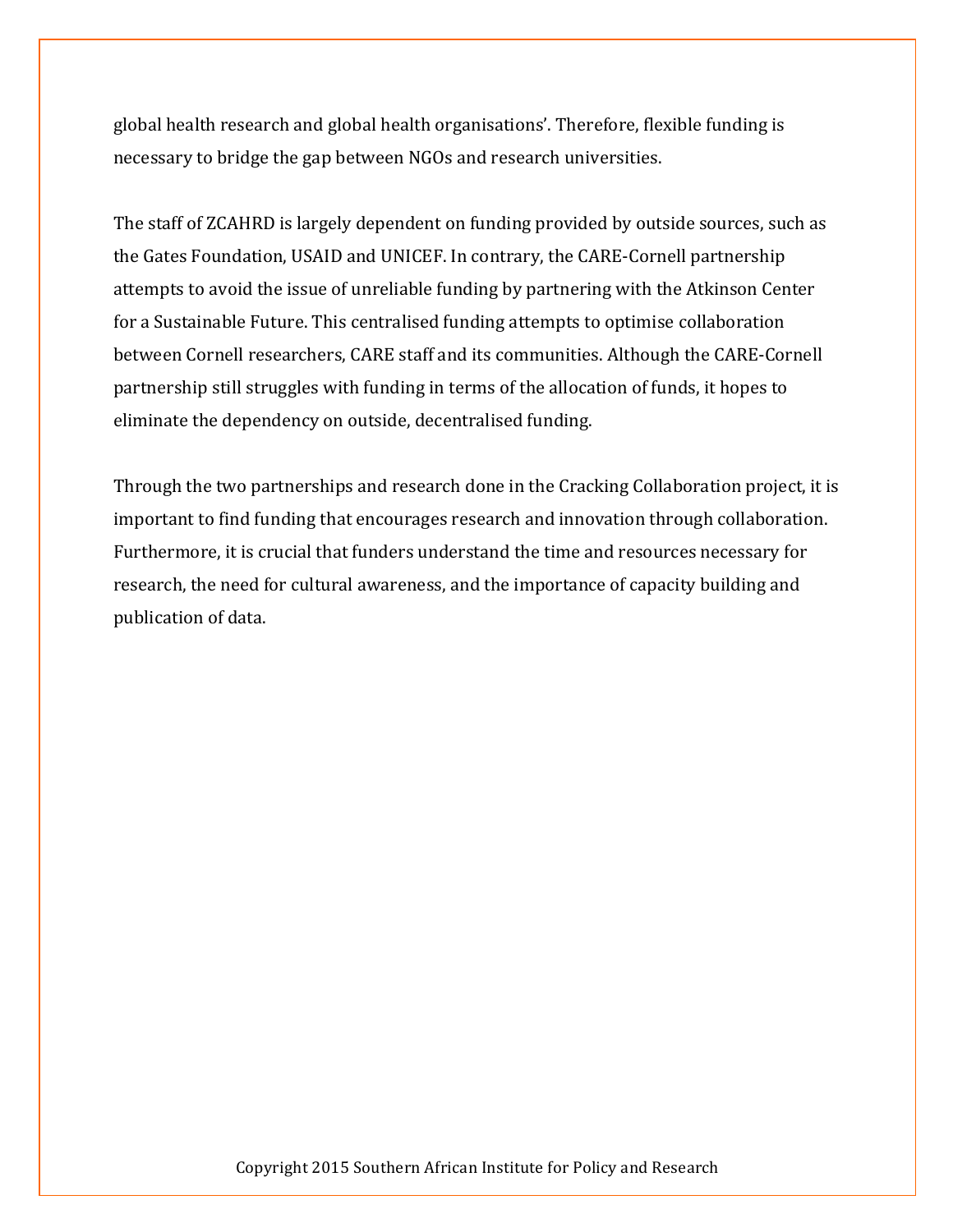# **Conclusion**

In sum, the partnership between NGOs and research universities has the potential to bridge the gap between research and policy or programme implementations. However, this comes with its challenges, in terms of funding, allocating responsibilities, finding dedicated staff and faculty, consistent communication and understanding of cultural differences. The biggest difficulty seems to be the tension between the aims of and obstacles experienced by NGOs and research institutions -- NGOs are constrained in terms of time and need results, while research universities emphasise publication and theory-building. However, through a mutual understanding of this tension, finding funding organisations that appreciate research and innovation, effective collaboration and division of labour and flexibility, these obstacles can be overcome. Although CARE-Cornell and ZCAHRD-BU are at different stages of building this partnership, they both have the potential to excel.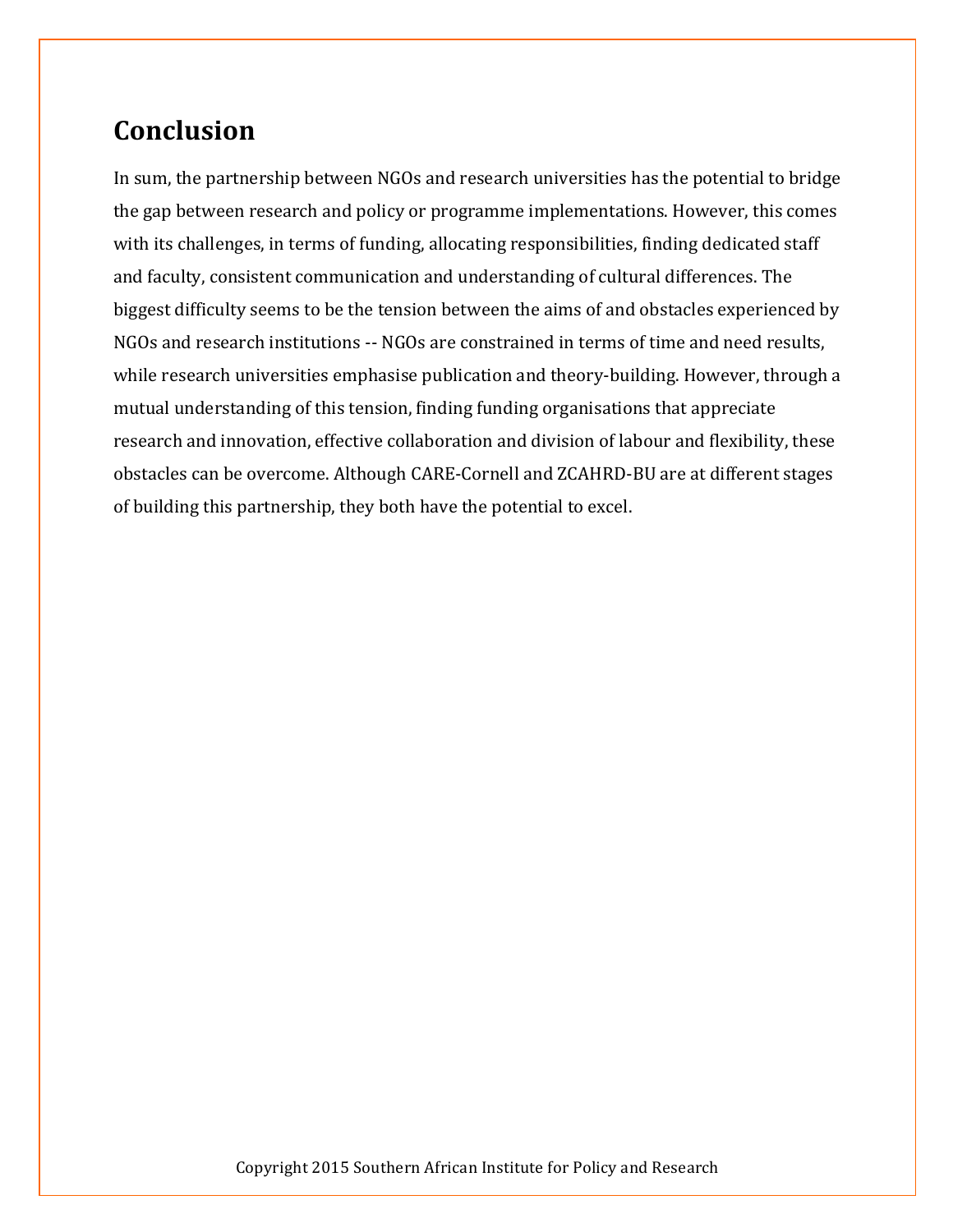# **Acknowledgements**

We would like to thank all individuals and organisations that contributed to our research. This includes the staff and faculty of Cornell University, CARE Zambia, CARE USA, Boston University and ZCAHRD. We would also like to thank the staff at SAIPAR, especially Manenga Ndulo, Marja Hinfelaar, and Jessica Achberger for their support and training during the research and writing process.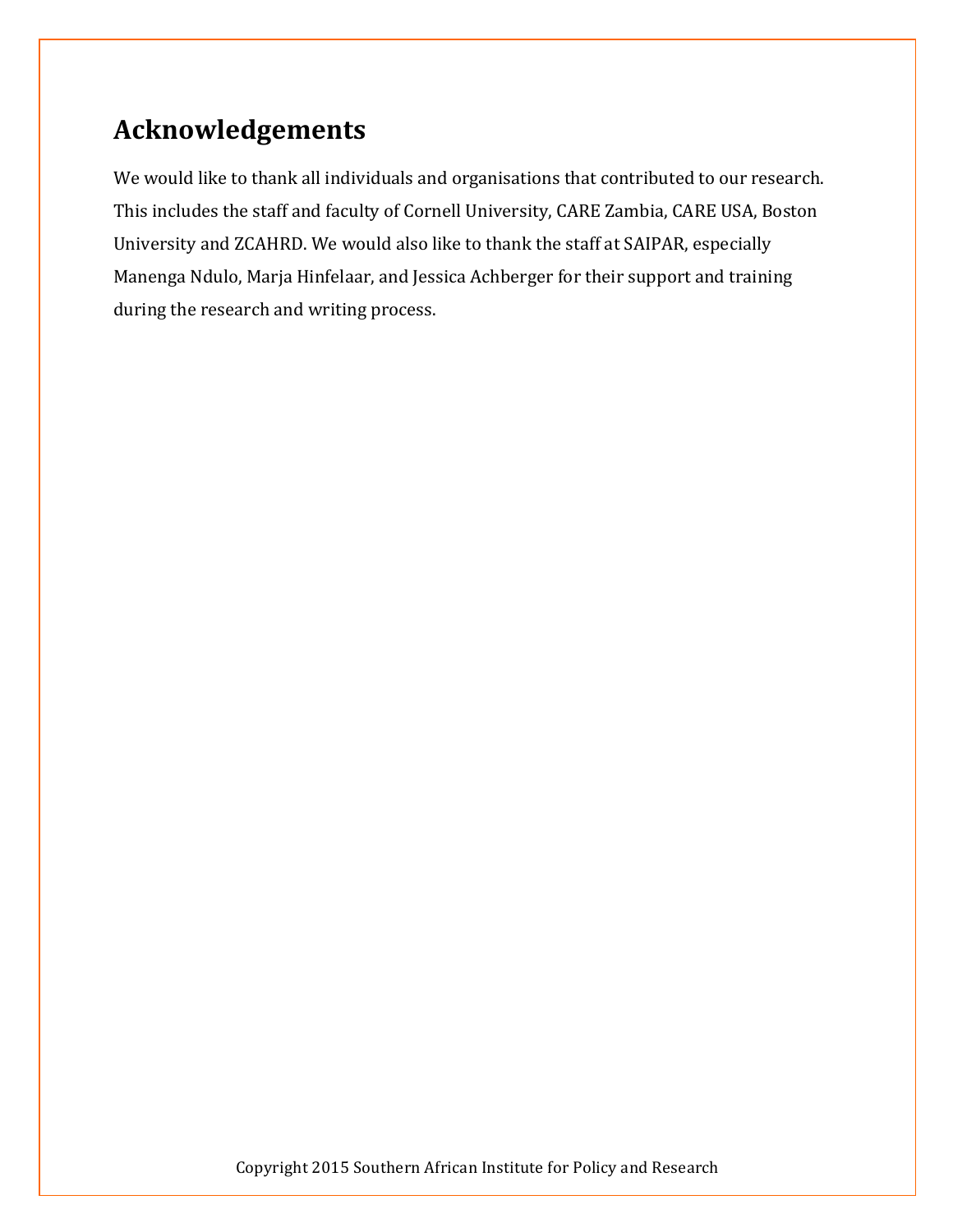### **References**

Aniekwe, Chika Charles, Rachel Hayman, Anna Mdee, Akuni Job, Lall Priya, and Stevens Daniel. 2012. "Academic-NGO collaboration in international development research: A reflection on the issues." Development Studies Association (UK and Ireland) and implemented by the International NGO Training and Research Center (INTRAC), the University of Bradford and World Vision UK.

Atkinson Center for a Sustainable Future. 2012. "CARE-Cornell Collaboration." http://www.acsf.cornell.edu/collaborations/care-cu.php

Atkinson Center for a Sustainable Future, CARE USA and Cornell University. "CARE-Cornell/Atkinson Center Partnership: Key Joint Activities."

Buchy, Marlene, and Sara Ahmed. 2007. "Social Learning, academics and NGOS Can the collaborative formula work?" Action Research 5, no 4: 358-377.

Boston University. "About Us: Center for Global Health and Development." http://www.BU.edu/cghd/about-us/

Boston University. "Zambia Country Program." http://www.BU.edu/cghd/aboutus/country-programs/zambia-country-program/

CORE Group. 2008. "A summary statement by the CORE secretariat follow CORE group's annual spring membership meeting." Washington, DC.

http://www.coregroup.org/storage/documents/Workingpapers/2008\_research\_ brief.pdf

Delisle, Helene, Janet Roberts, Michelle Munro, Lori Jones, and Theresa Gyorkos. 2005. "The Role of NGOs in Global Health Research for Development." Health Research Policy and Systems 3, no 3.

Global Forum for Health Research. 2000. The 10/90 Report on Health Research 2000.

Hamer, Davidson, Julie Herlihy, Kebby Musokotwane, Bowen Banda, Chipo Mpamba, Boyd Mwangelwa, Portipher Pilingana, Donald Thea, Jonathon Simon, Kojo Yeboah-Antwi, Caroline Grogan, and Katherine Semrau. 2015. "Engagement of the Community, Traditional Leaders, and Public Health System in the Design and Implementation of a Large Community-Based, Cluster-Randomized Trial of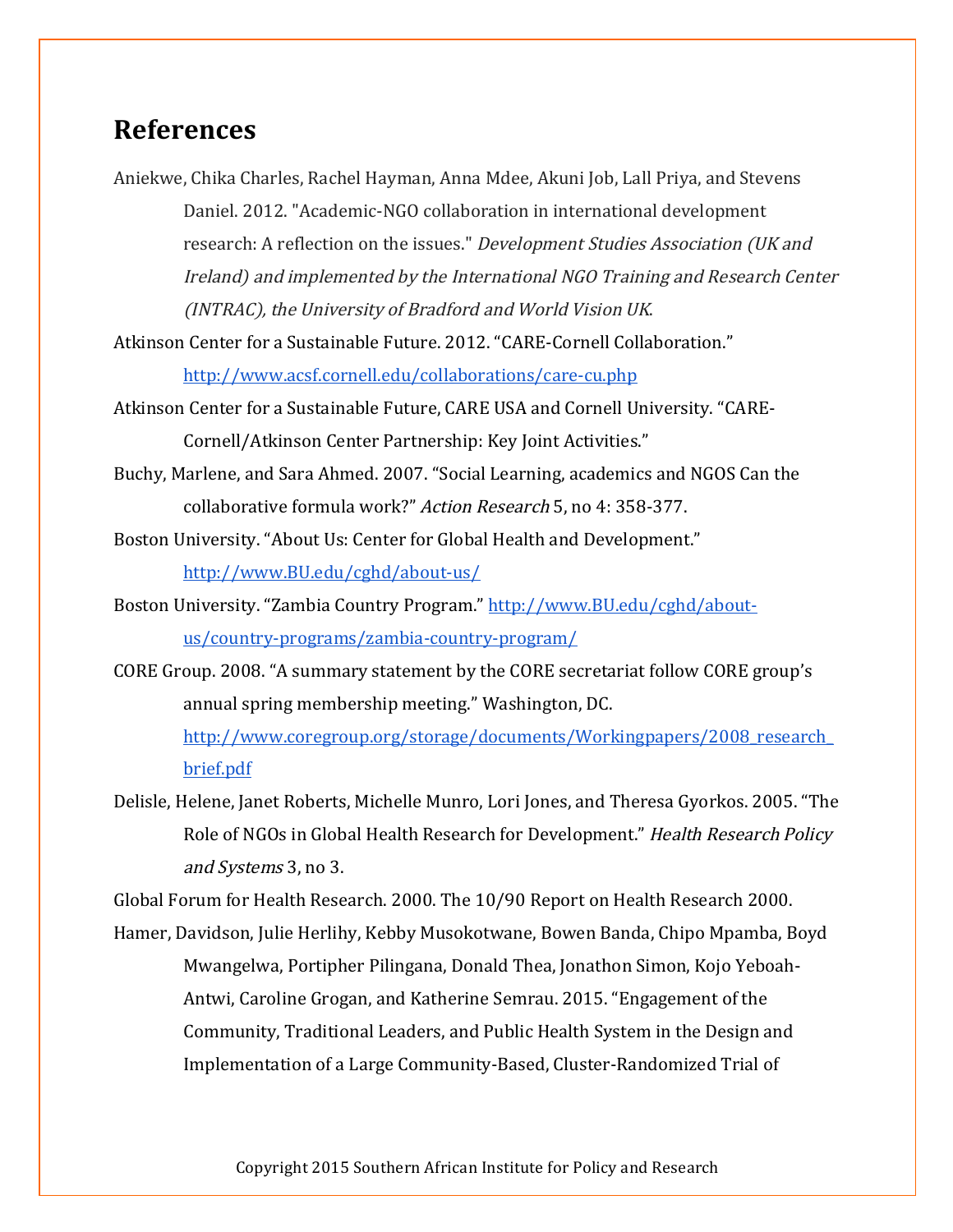Umbilical Cord Care in Zambia." American Journal of Tropical Medicine and Hygiene 92, no 3: 666-672.

Hayman, Rachel. 2012. The time is ripe for collaboration: Co-produced research is needed by academics and NGOs to demonstrate impact.: London School of Economics and Political Science.

http://blogs.lse.ac.uk/impactofsocialsciences/2012/09/28/collaborating-withacademics-hayman/

International NGO Training and Research Centre. 2012. Should NGOs be shapers, producers, or consumers of research? Reflections on academic-practitioner research collaboration. http://www.intrac.org/blog.php/32/should-ngos-beshapers-producers-or-consumers-of-research-reflections-on-academicpractitioner-resea

- International NGO Training and Research Centre. 2012. "Cracking collaboration: a new look at partnerships in international development research." London, UK. http://www.intrac.org/data/files/Cracking\_Collaboration\_Workshop\_3rd-4th May 2012 Report.pdf
- International NGO Training and Research Centre. "Promoting academic-practitioner partnerships in international development research." International NGO Training and Research Centre (INTRAC): Briefing Note

http://www.intrac.org/data/files/resources/749/Cracking-Collaboration\_Briefing-note\_31-Aug.pdf

Lang, Susan. 2012. "New CARE-Cornell partnership to take on global concerns." Cornell Chronicle.

Nutrition at the Center. "About." http://care-nutritionatthecenter.com/about/

- Rawe, Tonya. 2015. "Working together for change: A review of lessons learned in the CARE-Cornell Collaboration."
- Roche, Chris. 2013. Effective partnerships between NGOs, civil society organisations & universities, Melbourne, Australia. Available at: https://beyond2015.acu.ac.uk/submissions/view?id=47 (accessed 17 June 2015).